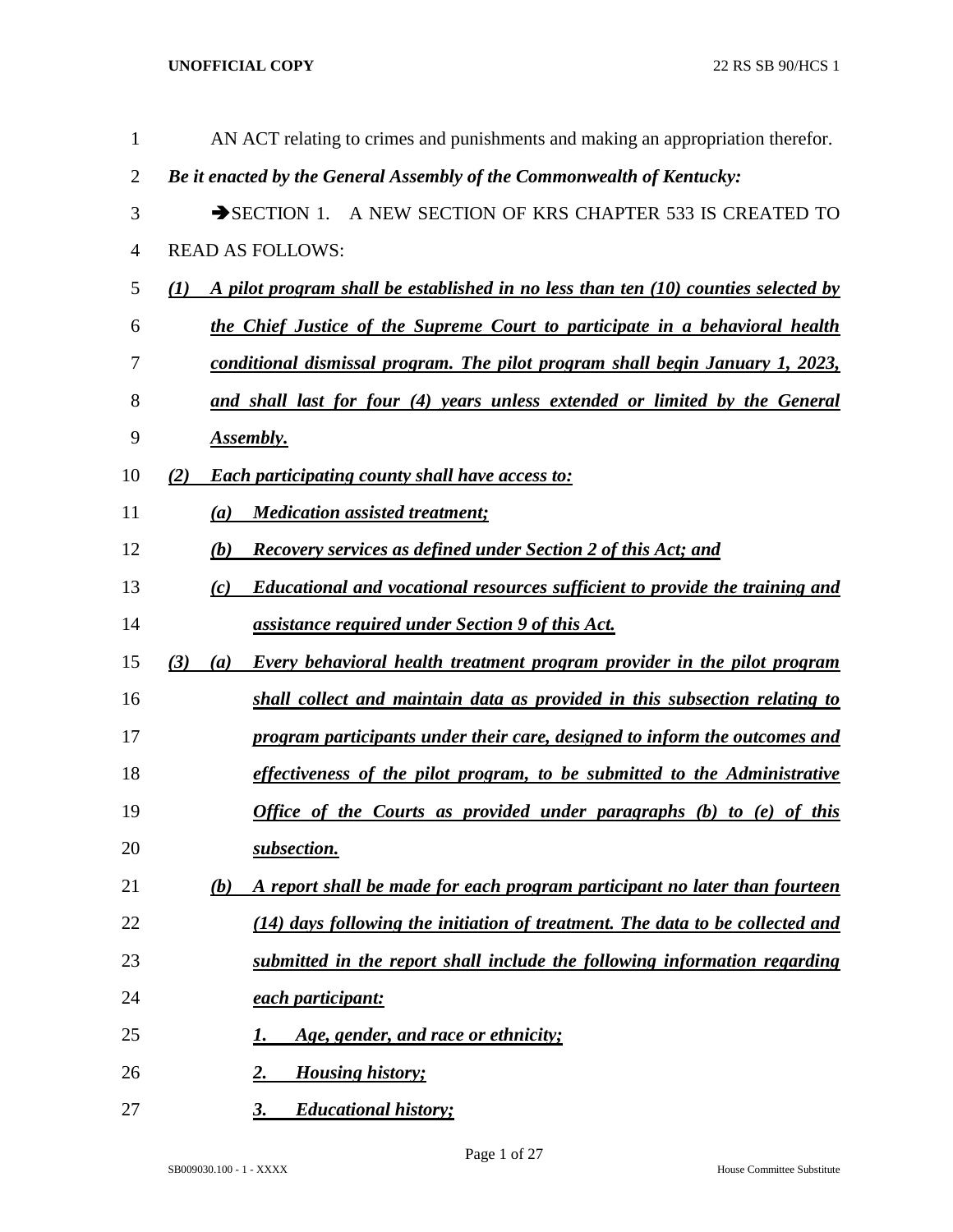| 1  |     | <b>Employment history;</b><br>4.                                                   |
|----|-----|------------------------------------------------------------------------------------|
| 2  |     | 5.<br><b>Past involvement in addiction recovery and treatment for a substance</b>  |
| 3  |     | <u>use disorder;</u>                                                               |
| 4  |     | <u>Past treatment for a mental health disorder; and</u><br>6.                      |
| 5  |     | <b>Criminal history.</b><br>7.                                                     |
| 6  | (c) | A second report shall be made for each program participant identified in           |
| 7  |     | paragraph (b) of this subsection no later than twenty-eight (28) days after        |
| 8  |     | filing the initial report and shall provide the progression of the program         |
| 9  |     | <u>participant including but not limited to:</u>                                   |
| 10 |     | Continuation in the program;<br>1.                                                 |
| 11 |     | 2.<br>The status and type of recommended treatment;                                |
| 12 |     | 3.<br><b>Employment or job training;</b>                                           |
| 13 |     | <b>The status and type of educational training;</b><br>4.                          |
| 14 |     | 5.<br><b>Housing status;</b>                                                       |
| 15 |     | Any other information the program provider determines may assist in<br>6.          |
| 16 |     | <u>evaluation of the pilot program; and</u>                                        |
| 17 |     | If the participant has been discharged from the program due to an<br>7.            |
| 18 |     | <u>inability or unwillingness to meet the terms and conditions of the</u>          |
| 19 |     | <u>treatment program, including the specific reason for the discharge.</u>         |
| 20 | (d) | Subsequent reports shall be filed on a quarterly basis. The initial quarterly      |
| 21 |     | report shall be submitted no later than April 15, 2023, with reports due           |
| 22 |     | thereafter on January 15, April 15, July 15, and October 15 of each year of        |
| 23 |     | the pilot program. The quarterly reports shall include for the reporting           |
| 24 |     | <u>period:</u>                                                                     |
| 25 |     | <b>The information required under paragraph (c) of this subsection as it</b><br>1. |
| 26 |     | relates to each program participant, including the length of time the              |
| 27 |     | <i>individual has been a program participant;</i>                                  |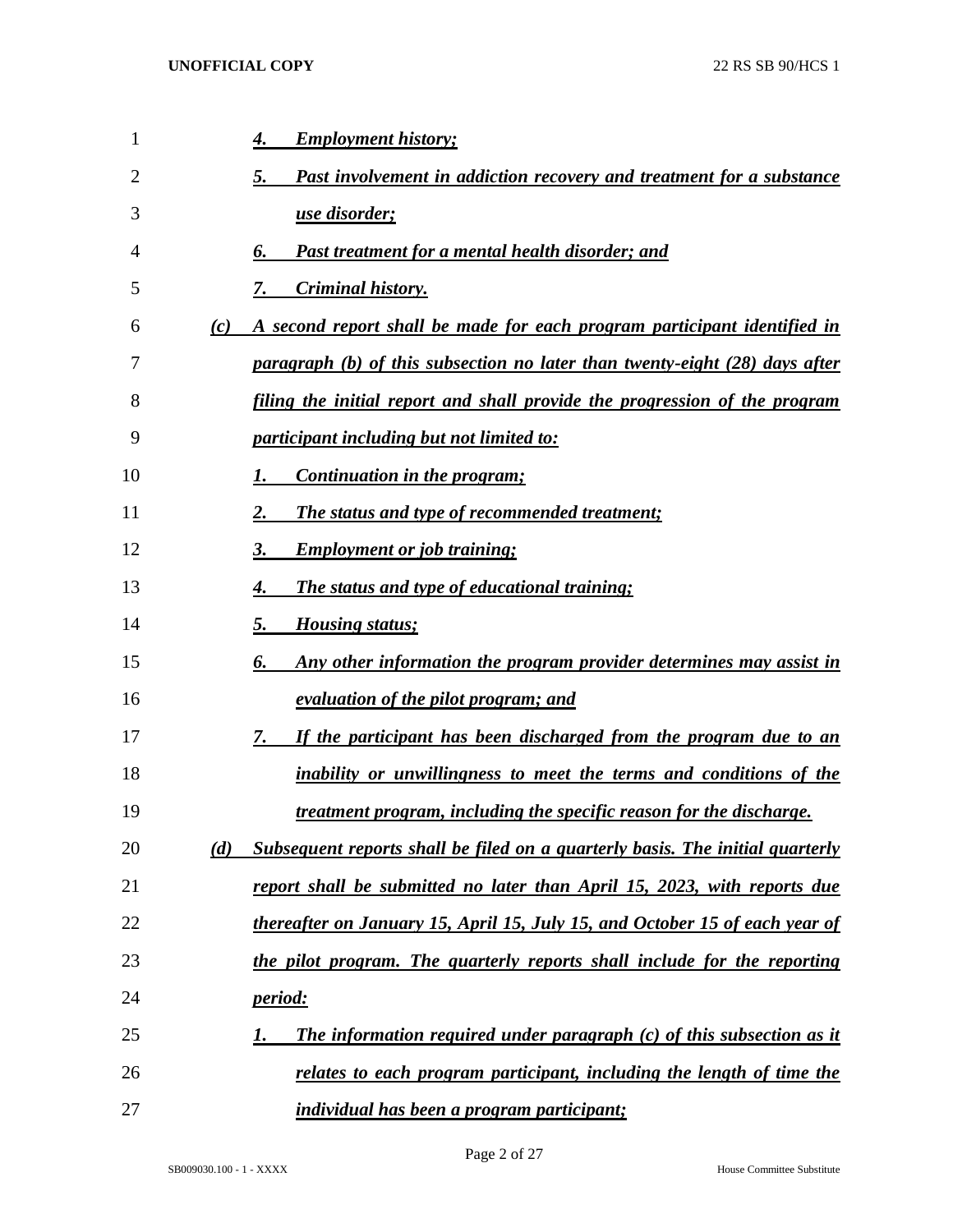| 1              | The number of clinical assessments performed by the program<br>2.               |
|----------------|---------------------------------------------------------------------------------|
| $\overline{2}$ | <i>provider</i> ;                                                               |
| 3              | 3.<br>The total number of individuals participating in the behavioral health    |
| 4              | <u>conditional dismissal program with that provider;</u>                        |
| 5              | The number of individuals who remain in compliance with the terms<br>4.         |
| 6              | <u>and conditions of the treatment program;</u>                                 |
| 7              | 5.<br>The number of individuals who have been discharged from the               |
| 8              | program due to an inability or unwillingness to meet the terms and              |
| 9              | conditions of the treatment program, including the specific reason for          |
| 10             | the discharge;                                                                  |
| 11             | 6.<br>For any individual discharged under subparagraph 5. of this               |
| 12             | paragraph, the length of time the individual participated in the                |
| 13             | <i>program;</i>                                                                 |
| 14             | 7.<br>The number of individuals who have been discharged from the               |
| 15             | program upon successful completion of the treatment program                     |
| 16             | requirements;                                                                   |
| 17             | 8.<br>The number of individuals who have received medication-assisted           |
| 18             | <i>treatment and the result of that treatment;</i>                              |
| 19             | 9.<br><b>The number of individuals who have completed a recommended job</b>     |
| 20             | skills or job training program; and                                             |
| 21             | The number of individuals who have completed a recommended<br>10.               |
| 22             | educational component of the program.                                           |
| 23             | A final report shall be filed for each program participant no later than<br>(e) |
| 24             | thirty (30) days following discharge from the program and shall contain, at     |
| 25             | <u>a minimum, the following information:</u>                                    |
| 26             | If the discharge from the program was due to an inability or<br>1.              |
| 27             | unwillingness to meet the terms and conditions of the treatment                 |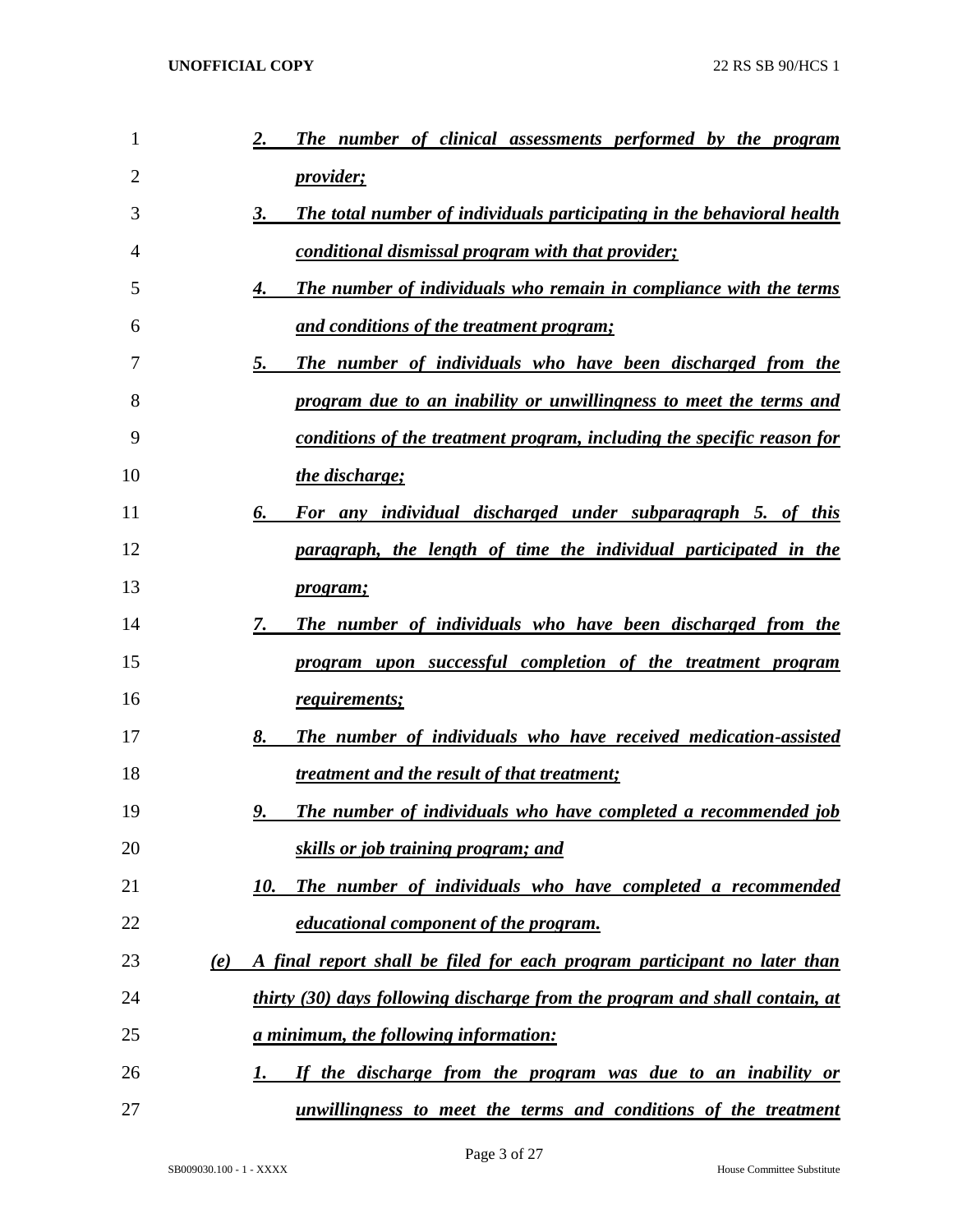| 1  | <i>program the:</i>                                                                          |
|----|----------------------------------------------------------------------------------------------|
| 2  | <b>Specific reason for the discharge;</b><br>а.                                              |
| 3  | b.<br><u>Length of time the individual participated in the program;</u>                      |
| 4  | <b>Goals met during the participation period;</b><br>c.                                      |
| 5  | $\boldsymbol{d}$ .<br><b>Identified barriers to completion of the program, if known; and</b> |
| 6  | <b>Recommended adjustments to the behavioral health conditional</b><br>e.                    |
| 7  | dismissal program that could provide a greater probability of                                |
| 8  | successful completion to similar participants; and                                           |
| 9  | 2.<br>the discharge from the program occurred upon successful<br>If                          |
| 10 | <u>completion of the program requirements:</u>                                               |
| 11 | <b>The length of time the individual participated in the program;</b><br>a.                  |
| 12 | b.<br>A summary of the specific programs completed and goals                                 |
| 13 | <i>attained by the participant;</i>                                                          |
| 14 | <u>What continued treatment, if any, is recommended; and</u><br>c.                           |
| 15 | $\boldsymbol{d}$ .<br><b>Recommended adjustments to the behavioral health conditional</b>    |
| 16 | dismissal program that could provide greater benefit to similar                              |
| 17 | <i>participants.</i>                                                                         |
| 18 | (4)<br>The attorneys for the Commonwealth participating in the pilot program shall           |
| 19 | submit quarterly reports to the Administrative Office of the Courts. The initial             |
| 20 | <i>quarterly report shall be submitted no later than April 15, 2023, with reports due</i>    |
| 21 | thereafter on January 15, April 15, July 15, and October 15 of each year of the              |
| 22 | pilot program. The quarterly reports shall include for the reporting period:                 |
| 23 | The number of eligible defendants, including the defendant's race,<br>(a)                    |
| 24 | ethnicity, and gender, who were offered participation in the behavioral                      |
| 25 | <b>health conditional dismissal program but declined to participate;</b>                     |
| 26 | The number of eligible defendants, including the defendant's race,<br>(b)                    |
| 27 | <u>ethnicity, and gender, who sought to participate in the program but whose</u>             |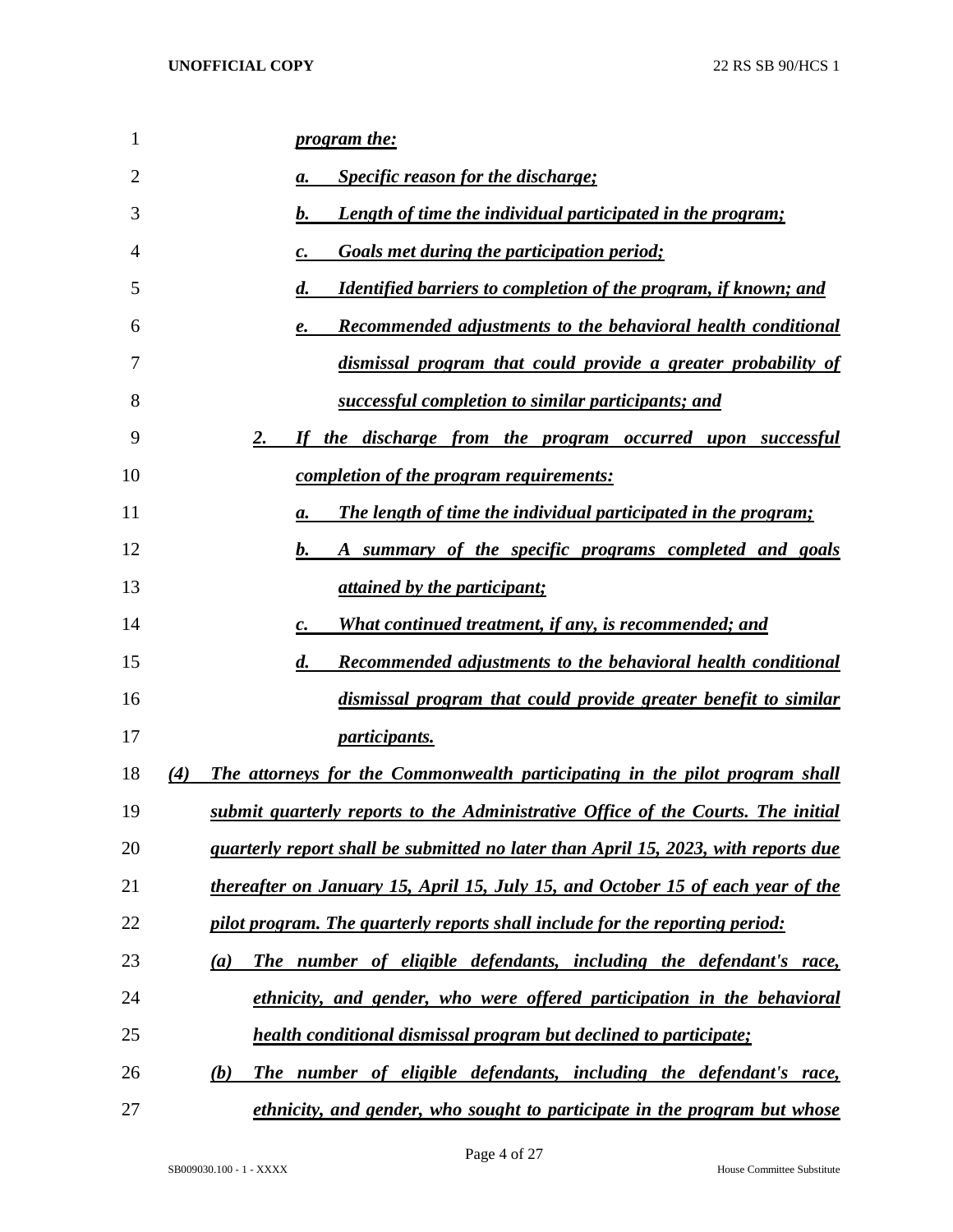| 1              |     | participation was not agreed to by the attorney for the Commonwealth;                 |
|----------------|-----|---------------------------------------------------------------------------------------|
| $\overline{2}$ |     | The number of victims, if there is an identified victim, who did not<br>(c)           |
| 3              |     | <i>participate in the process; and</i>                                                |
| $\overline{4}$ |     | The number of victims, if there is an identified victim, who did not agree to<br>(d)  |
| 5              |     | the defendant's participation in the program.                                         |
| 6              | (5) | If the attorney for the Commonwealth did not agree to an eligible defendant's         |
| 7              |     | participation in the behavioral health conditional dismissal program, he or she       |
| 8              |     | shall include in each quarterly report to the Administrative Office of the Courts     |
| 9              |     | the specific offenses charged for that defendant, and the substantial and             |
| 10             |     | <u>compelling reasons, based upon delineated facts specific to the defendant, why</u> |
| 11             |     | the defendant was denied participation in the program.                                |
| 12             | (6) | <b>The Chief Justice of the Supreme Court shall submit an annual report to the</b>    |
| 13             |     | <b>Legislative Research Commission, the chair of the Senate Standing Committee</b>    |
| 14             |     | on Judiciary, the chair of the House Standing Committee on Judiciary, and the         |
| 15             |     | Governor by January 31 of each year that includes the information received from       |
| 16             |     | the attorneys for the Commonwealth and the providers for the counties                 |
| 17             |     | participating in the behavioral health conditional dismissal program. The report      |
| 18             |     | shall include the information reported under subsections (3) to (5) of this section   |
| 19             |     | and shall also include:                                                               |
| 20             |     | The number of defendants assessed who did not meet the eligibility<br>(a)             |
| 21             |     | <u>requirements for the program following the clinical assessment;</u>                |
| 22             |     | The specific offenses charged for each defendant and the classification of<br>(b)     |
| 23             |     | <u>offenses charged;</u>                                                              |
| 24             |     | The percentage of defendants participating in the program who successfully<br>(c)     |
| 25             |     | <u>completed the program;</u>                                                         |
| 26             |     | The percentage of defendants discharged from the program<br>(d)<br><u>for</u>         |
| 27             |     | noncompliance; and                                                                    |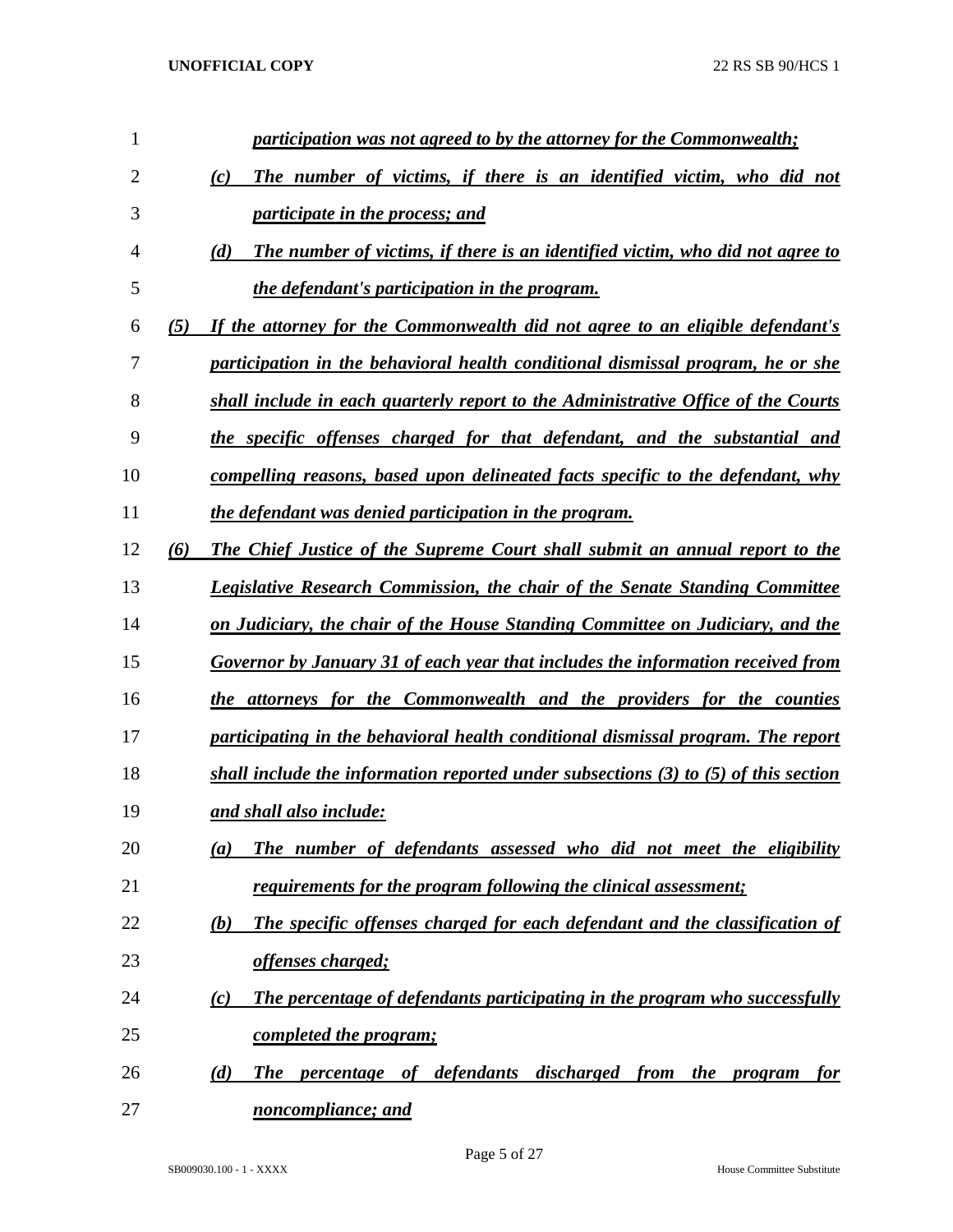| $\mathbf{1}$   |     | The percentage of defendants who are arrested, convicted, and incarcerated<br>(e)          |
|----------------|-----|--------------------------------------------------------------------------------------------|
| $\overline{2}$ |     | within six $(6)$ months, one $(1)$ year, and two $(2)$ years of successful                 |
| 3              |     | completion of the program.                                                                 |
| 4              |     | SECTION 2. A NEW SECTION OF KRS CHAPTER 533 IS CREATED TO                                  |
| 5              |     | <b>READ AS FOLLOWS:</b>                                                                    |
| 6              |     | As used in Sections 1 to 11 of this Act:                                                   |
| 7              | (I) | <u>"Behavioral health conditional dismissal program" means a program designed</u>          |
| 8              |     | to provide an eligible person who has a behavioral health disorder and who has             |
| 9              |     | been charged with a qualifying offense an alternative to receive treatment and             |
| 10             |     | recovery support services addressing the behavioral health disorder instead of             |
| 11             |     | incarceration, resulting in dismissal of the charges upon successful completion;           |
| 12             | (2) | "Behavioral health disorder" means a mental health disorder or substance use               |
| 13             |     | disorder, or both;                                                                         |
| 14             | (3) | "Behavioral health treatment program" means a plan or recovery program,                    |
| 15             |     | <b>based upon a clinical assessment, that:</b>                                             |
| 16             |     | <b>Identifies and incorporates recovery services to meet the specific treatment</b><br>(a) |
| 17             |     | and recovery goals and the needs of the individual served;                                 |
| 18             |     | (b)<br>Addresses the social determinants of health to include housing,                     |
| 19             |     | transportation, access to medical care, and meaningful employment; and                     |
| 20             |     | Considers a full continuum of care;<br>(c)                                                 |
| 21             | (4) | "Clinical assessment" means an assessment that is performed by a qualified                 |
| 22             |     | mental health professional in accordance with the most recent American Society             |
| 23             |     | of Addiction Medicine criteria for a substance use disorder, and the most recent           |
| 24             |     | edition of the American Psychiatric Association's Diagnostic and Statistical               |
| 25             |     | <b>Manual of Mental Disorders for a mental health disorder;</b>                            |
| 26             | (5) | "Eligible applicant" or "eligible person" means an individual:                             |
| 27             |     | Who has completed a clinical assessment and been referred to care; and<br>(a)              |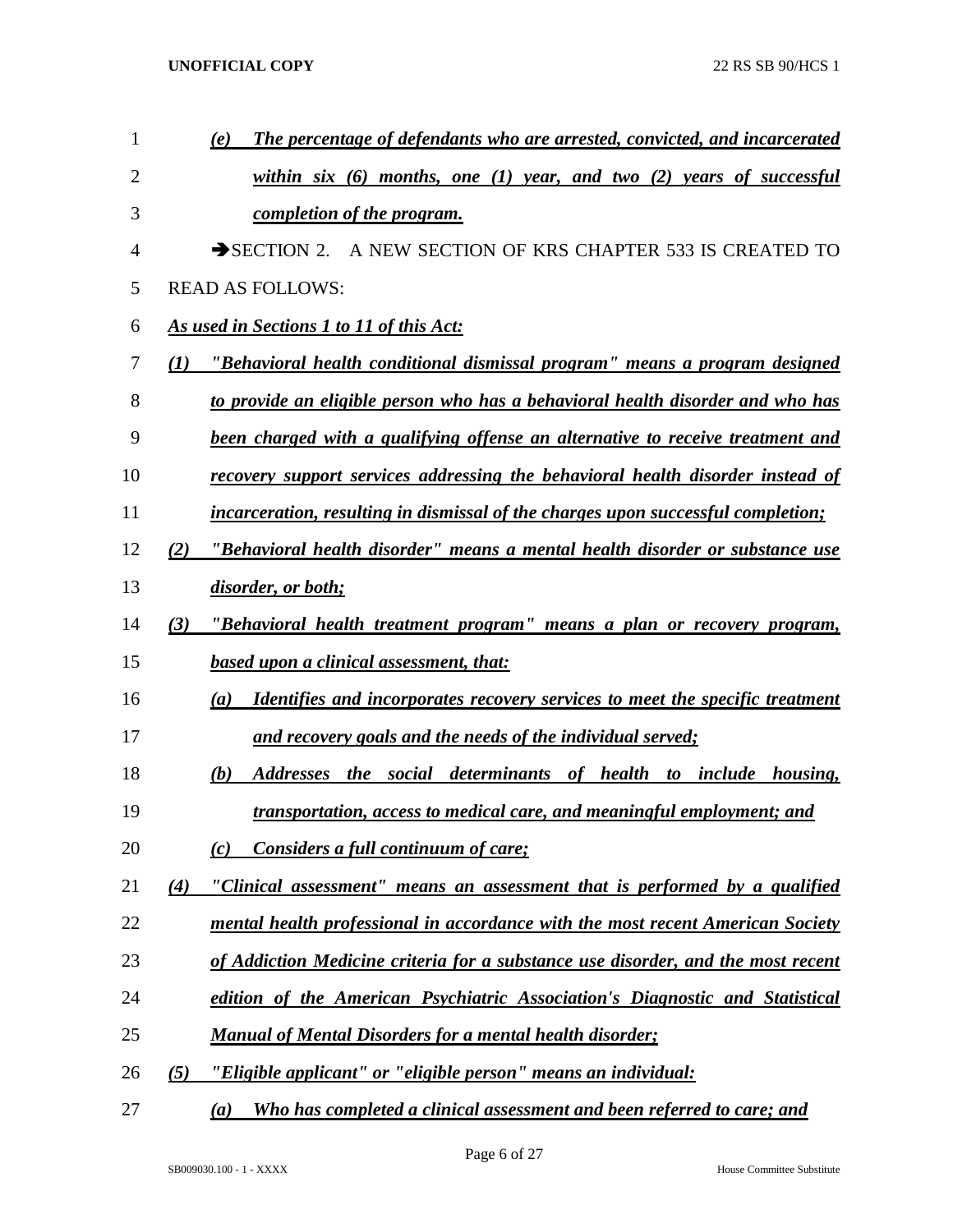| 1  |     | <b>Who meets the requirements of Section 3 of this Act;</b><br>(b)                           |
|----|-----|----------------------------------------------------------------------------------------------|
| 2  | (6) | "Mental health disorder" is a diagnostic term that covers many clinical                      |
| 3  |     | <u>categories typically including behavioral or psychological symptoms, or both,</u>         |
| 4  |     | along with impairment of personal and social function, and specifically defined              |
| 5  |     | and clinically interpreted through reference to criteria contained in the most               |
| 6  |     | recent edition of the American Psychiatric Association's Diagnostic and                      |
| 7  |     | <b>Statistical Manual of Mental Disorders;</b>                                               |
| 8  | (7) | "Qualified mental health professional" means the same as in KRS 202A.011 and                 |
| 9  |     | shall include a licensed clinical alcohol and drug counselor under KRS Chapter               |
| 10 |     | <u>309;</u>                                                                                  |
| 11 | (8) | "Qualifying offense" means a misdemeanor or Class D felony that is not:                      |
| 12 |     | An offense that would qualify the person as a violent offender under KRS<br>$\left(a\right)$ |
| 13 |     | 439.3401;                                                                                    |
| 14 |     | <u>A sex crime as defined by KRS 17.500;</u><br>(b)                                          |
| 15 |     | An offense under KRS 189A.010;<br>(c)                                                        |
| 16 |     | (d)<br><u>An offense against a victim who has a protective order as defined in KRS</u>       |
| 17 |     | 508.130 against the defendant at the time the offense is charged;                            |
| 18 |     | <u>An act of domestic violence and abuse as defined in KRS 403.720, or an act</u><br>(e)     |
| 19 |     | of dating violence and abuse as defined in KRS 456.010, against the                          |
| 20 |     | defendant at the time the offense is charged; or                                             |
| 21 |     | $\omega$<br>An offense against a victim who has an interpersonal protective order            |
| 22 |     | issued under KRS 456.060.                                                                    |
| 23 | (9) | "Recovery services" means rehabilitative treatment services that shall include but           |
| 24 |     | not be limited to any or all of the following:                                               |
| 25 |     | <b>Outpatient treatment;</b><br>(a)                                                          |
| 26 |     | <b>National Alliance of Recovery Residences or the Council on Accreditation</b><br>(b)       |
| 27 |     | of Rehabilitation Facilities certified housing;                                              |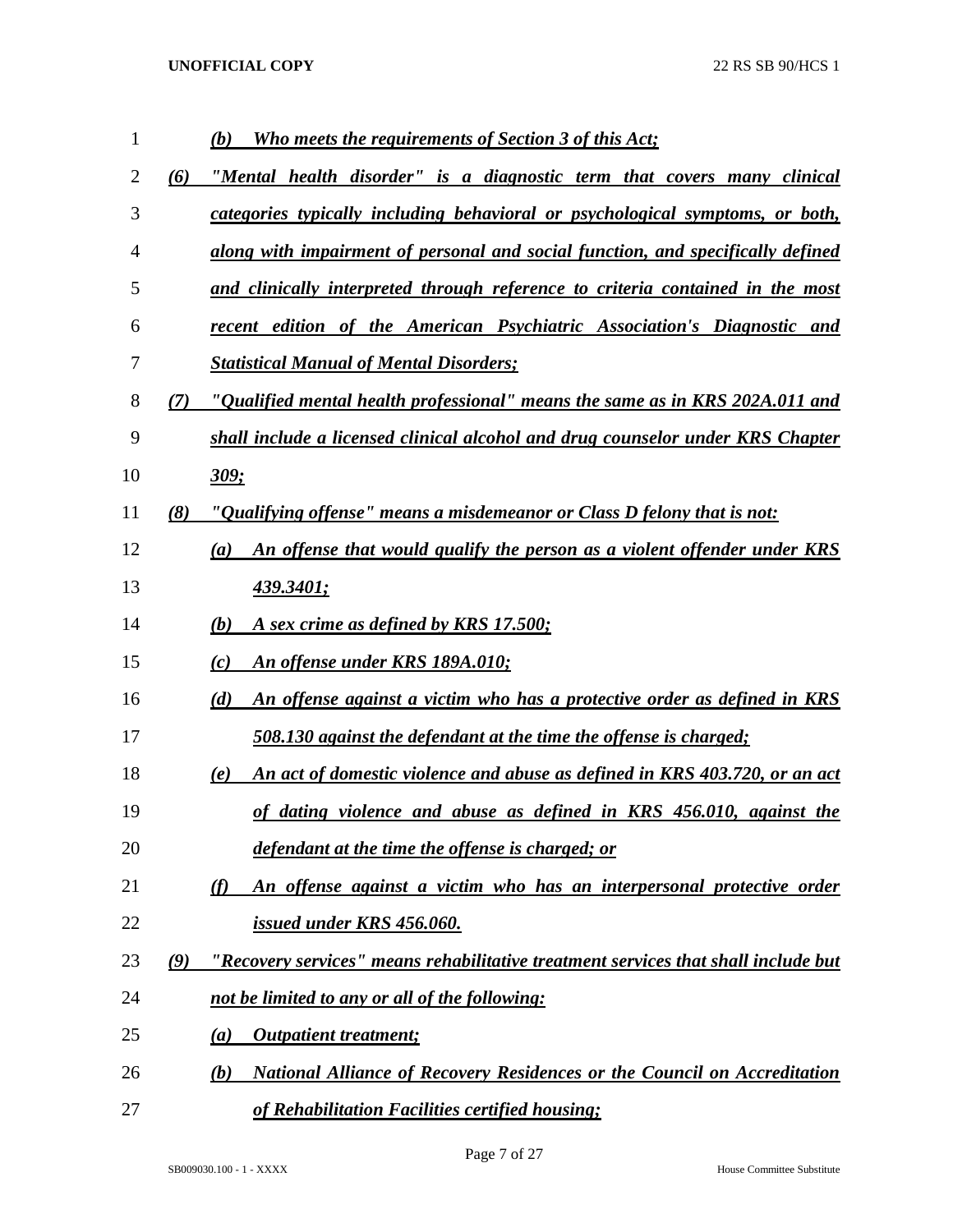| 1  | <b>Medication treatment;</b><br>(c)                                                                |
|----|----------------------------------------------------------------------------------------------------|
| 2  | <b>Personal and family counseling;</b><br>(d)                                                      |
| 3  | <b>Substance abuse education and prevention classes or counseling;</b><br>(e)                      |
| 4  | <b>Vocational training;</b><br>(f)                                                                 |
| 5  | Literacy training;<br>$\left( \mathbf{g} \right)$                                                  |
| 6  | <b>Community service;</b><br>(h)                                                                   |
| 7  | Inpatient or residential behavioral health treatment as needed to address:<br>(i)                  |
| 8  | Impaired capacity to use self-control, judgment, or discretion related                             |
| 9  | to behavior;                                                                                       |
| 10 | Severe dependence;<br>2.                                                                           |
| 11 | <b>Special detoxification;</b><br>3.                                                               |
| 12 | <i>Relapse; or</i><br>4.                                                                           |
| 13 | 5.<br>Other treatments recommended by a qualified mental health                                    |
| 14 | <i>professional</i> ;                                                                              |
| 15 | Restorative practices designed to make the participant accountable to the<br>(i)                   |
| 16 | victim when there is an identified victim, and it is safe to do so; and                            |
| 17 | (k)<br><b>Recovery housing assistance; and</b>                                                     |
| 18 | Recovery housing programs that have an established third party outcome<br>(l)                      |
| 19 | evaluation; and                                                                                    |
| 20 | $(10)$ "Substance use disorder" has the same meaning as in KRS 222.005.                            |
| 21 | A NEW SECTION OF KRS CHAPTER 533 IS CREATED TO<br>$\rightarrow$ SECTION 3.                         |
| 22 | <b>READ AS FOLLOWS:</b>                                                                            |
| 23 | In addition to the pretrial diversion program established under KRS 533.250 to<br>$\mathcal{L}(I)$ |
| 24 | 533.260, and the deferred prosecution program established under KRS                                |
| 25 | 218A.14151, a behavioral health conditional dismissal program shall be operated                    |
| 26 | in each county participating in the pilot program established under Section 1 of                   |
| 27 | this Act. The behavioral health conditional dismissal program shall:                               |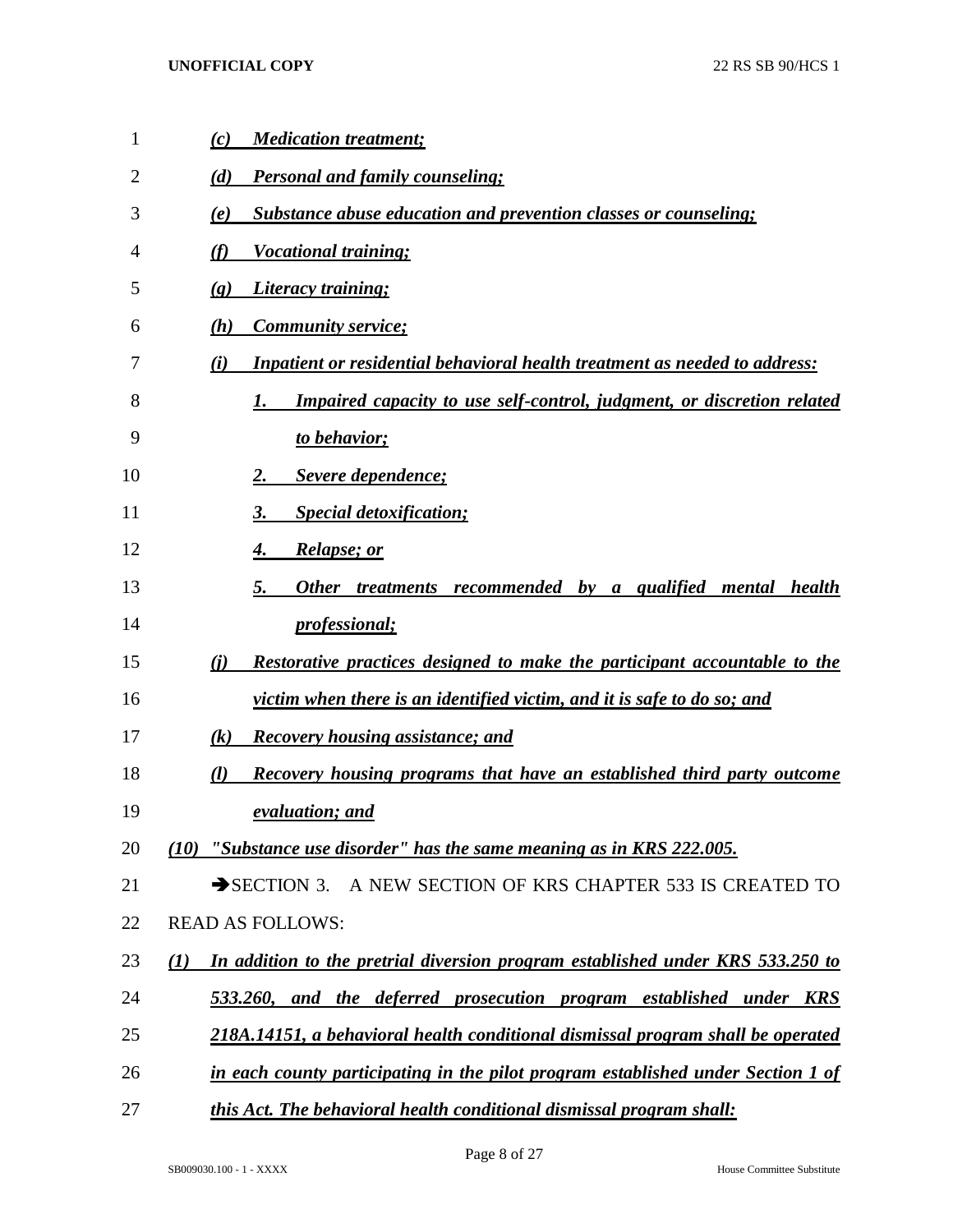| $\mathbf{1}$ | (a) | Provide eligible persons, on an equal basis, an alternative to ordinary          |
|--------------|-----|----------------------------------------------------------------------------------|
| 2            |     | prosecution for qualifying offenses arising from a behavioral health             |
| 3            |     | disorder by receiving early recovery services and treatment reasonably           |
| 4            |     | expected to deter future criminal behavior; and                                  |
| 5            | (b) | <b>Provide an expedited alternative to prosecution for eligible persons who</b>  |
| 6            |     | may be harmed by the imposition of criminal sanctions in the absence of the      |
| 7            |     | alternative when the alternative is reasonably expected to serve as a            |
| 8            |     | sufficient deterrent to criminal conduct.                                        |
| 9            | (2) | The program may be utilized by any person:                                       |
| 10           | (a) | Who is a resident of the Commonwealth and who is at least eighteen (18)          |
| 11           |     | <i><u><b>years of age;</b></u></i>                                               |
| 12           | (b) | Whose clinical assessment indicates the presence of a behavioral health          |
| 13           |     | disorder;                                                                        |
| 14           | (c) | Charged with a qualifying offense;                                               |
| 15           | (d) | Who does not have a previous conviction for a Class A, B, or C felony, or a      |
| 16           |     | Class D felony or misdemeanor that is not a qualifying offense; and              |
| 17           | (e) | Who has been assessed by pre-trial services as a low-risk, low-level             |
| 18           |     | offender, or has been otherwise determined by the attorney for the               |
| 19           |     | <b>Commonwealth or the attorney for the defendant as a viable participant in</b> |
| 20           |     | the program.                                                                     |
| 21           | (3) | Other factors that may be considered for admission into the behavioral health    |
| 22           |     | conditional dismissal program include but are not limited to:                    |
| 23           | (a) | The likelihood that the applicant's offense is related to a behavioral health    |
| 24           |     | disorder that would be conducive to change through his or her participation      |
| 25           |     | <i>in a behavioral health treatment program;</i>                                 |
| 26           | (b) | The availability of behavioral health treatment programs in the defendant's      |
| 27           |     | county of residence if different from the county of arrest;                      |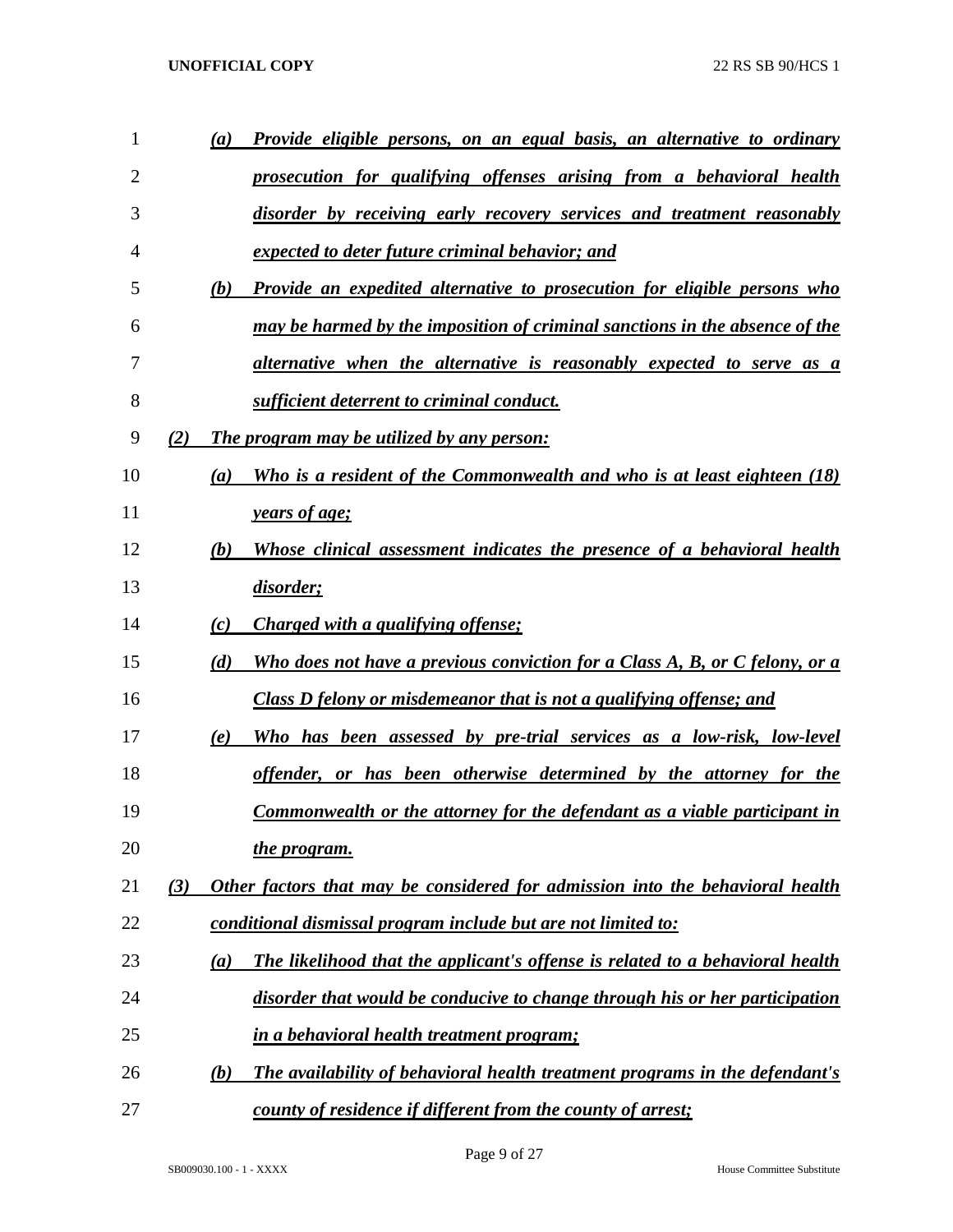| 1              | The history of any physical violence toward others as documented through<br>(c)           |
|----------------|-------------------------------------------------------------------------------------------|
| $\overline{2}$ | <i><u><b>judicial or law enforcement records;</b></u></i>                                 |
| 3              | Any involvement of the applicant with organized crime under KRS 506.120;<br>(d)           |
| $\overline{4}$ | and                                                                                       |
| 5              | Whether or not the applicant's participation in a behavioral health<br>(e)                |
| 6              | treatment program would adversely affect the prosecution of codefendants.                 |
| 7              | Eligible defendants in pretrial confinement shall be given preference for<br>(4)          |
| 8              | participation in the behavioral health conditional dismissal program.                     |
| 9              | Eligible defendants who have charges pending but are not in custody shall be<br>(5)       |
| 10             | assessed for participation in the behavioral health conditional dismissal program         |
| 11             | as provided under subsection $(1)(d)$ of Section 4 of this Act.                           |
| 12             | SECTION 4. A NEW SECTION OF KRS CHAPTER 533 IS CREATED TO                                 |
| 13             | <b>READ AS FOLLOWS:</b>                                                                   |
| 14             | (I)<br>Following arrest, and within seventy-two (72) hours after being booked into<br>(a) |
| 15             | a jail or detention facility, any person who has been charged with a                      |
| 16             | <i>qualifying offense shall undergo a clinical assessment to determine if he or</i>       |
| 17             | she may have a behavioral health disorder;                                                |
| 18             | The Cabinet for Health and Family Services shall provide a list of approved<br>(b)        |
| 19             | assessors in accordance with Section 8 of this Act for each county                        |
| 20             | <i>participating in the pilot program;</i>                                                |
| 21             | The jailer or his or her designee shall contact a qualified mental health<br>(c)          |
| 22             | professional from the list of approved assessors for the county provided                  |
| 23             | under paragraph (b) of this subsection, and shall advise the qualified                    |
| 24             | mental health professional that a clinical assessment is needed;                          |
| 25             | If a person has been charged with a qualifying offense and has been<br>(d)                |
| 26             | <u>released prior to receiving a clinical assessment, he or she individually, or</u>      |
| 27             | through his or her counsel, if any, may request a clinical assessment by a                |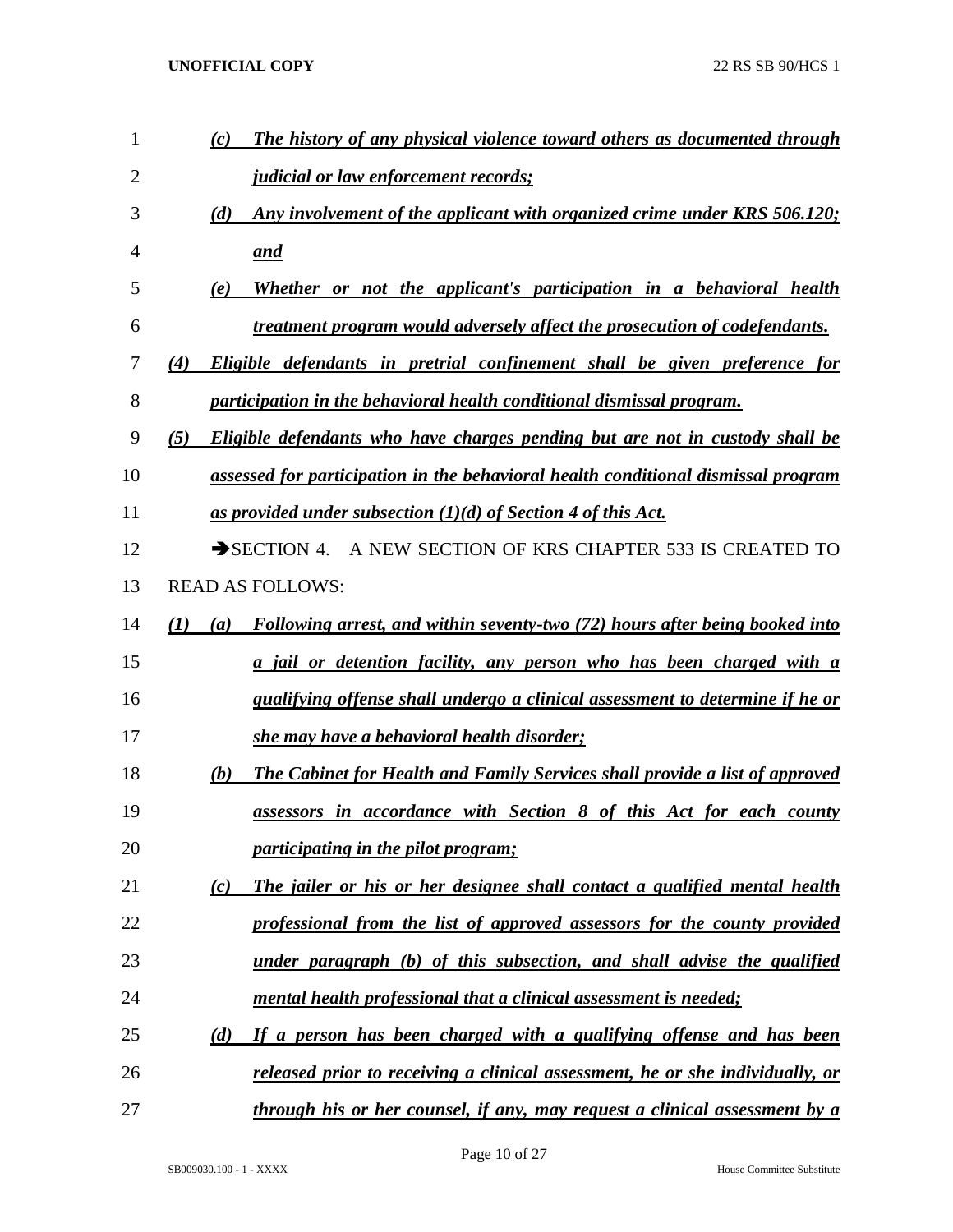| $\mathbf{1}$   |                             | qualified mental health professional at any time during the proceedings            |
|----------------|-----------------------------|------------------------------------------------------------------------------------|
| $\overline{2}$ |                             | from the list of approved assessors provided under paragraph (b) of this           |
| 3              |                             | subsection;                                                                        |
| 4              | (e)                         | Notwithstanding any other provision to the contrary, the clinical assessment       |
| 5              |                             | may be conducted through telehealth or in person, whether the person               |
| 6              |                             | charged is in the custody of the jail or has been released;                        |
| 7              | (f)                         | If the qualified mental health professional determines that the person being       |
| 8              |                             | <u>assessed is physically or psychologically impaired to the extent that he or</u> |
| 9              |                             | she cannot provide sufficient information or responses to conduct or               |
| 10             |                             | complete the assessment, the assessment may be delayed but only for the            |
| 11             |                             | <i>time required for the person to adequately respond;</i>                         |
| 12             | $\left( \mathbf{g} \right)$ | No statement or other disclosure made by the person charged in the course          |
| 13             |                             | of the clinical assessment shall be admissible in a criminal trial unless the      |
| 14             |                             | trial is for a crime committed during the assessment; however, nothing in          |
| 15             |                             | this subsection shall be interpreted to prevent any reporting required by law,     |
| 16             |                             | or as an implied waiver of applicable privacy laws and professional                |
| 17             |                             | standards regarding confidentiality;                                               |
| 18             | (h)                         | Any referral for treatment shall be based upon the clinical assessment and a       |
| 19             |                             | finding by the qualified mental health professional that treatment is              |
| 20             |                             | <i>medically necessary;</i>                                                        |
| 21             | (i)                         | The treatment referral shall be forwarded to the attorney for the                  |
| 22             |                             | Commonwealth and the attorney for the person charged, if any, within               |
| 23             |                             | forty-eight (48) hours of the assessment;                                          |
| 24             | (i)                         | The failure of the assessor to forward the referral to the attorney for the        |
| 25             |                             | Commonwealth or the attorney for the person charged, if any, within forty-         |
| 26             |                             | eight (48) hours shall not result in automatic release of the person charged;      |
| 27             |                             | and                                                                                |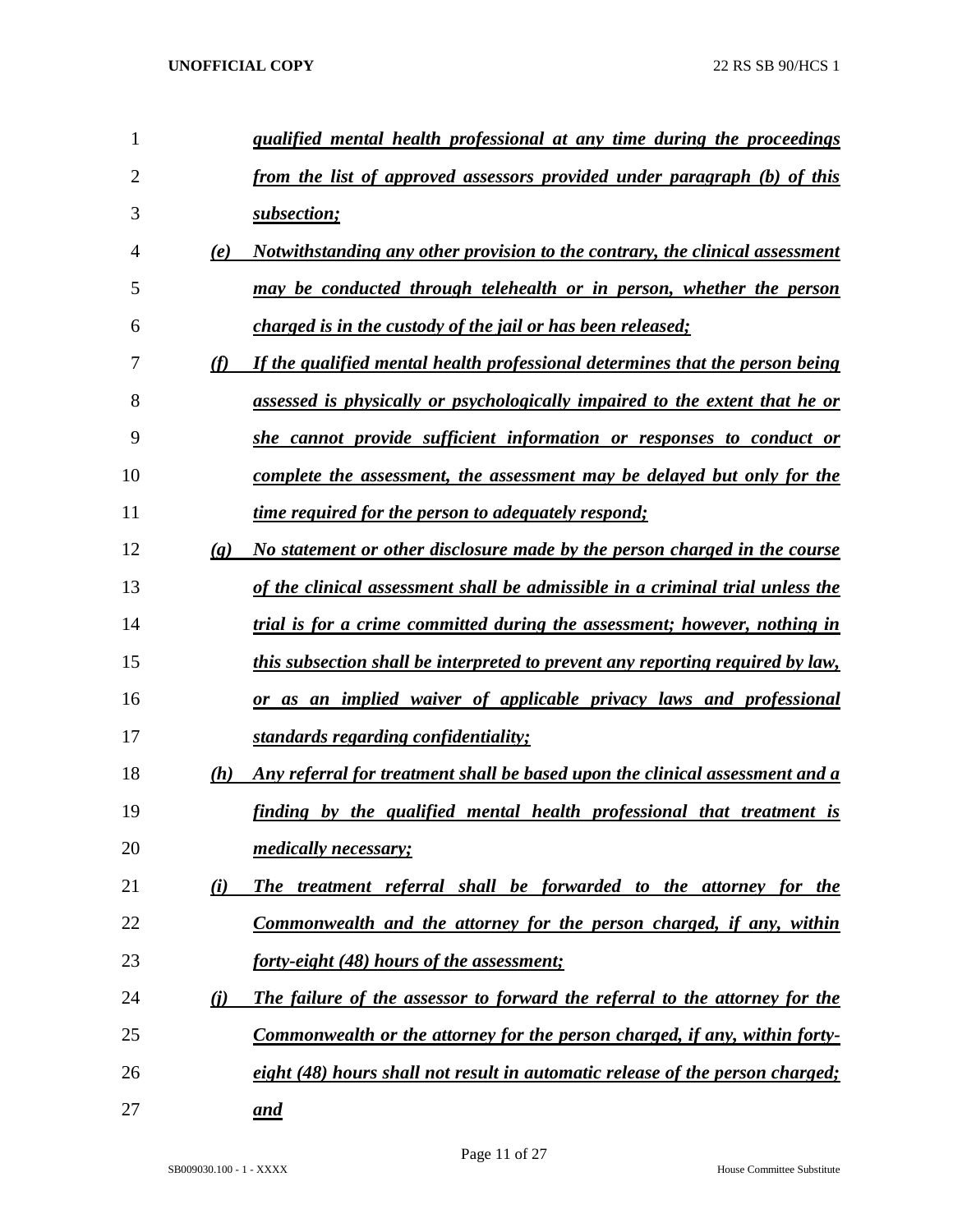| $\mathbf{1}$ | Nothing in this subsection shall be interpreted to create a duty of the jailer<br>(k)    |
|--------------|------------------------------------------------------------------------------------------|
| 2            | to pay for any costs associated with the clinical assessment.                            |
| 3            | (2)<br>At any time following arrest the Commonwealth's attorney if the underlying        |
| 4            | charge includes a felony, or the county attorney if the underlying charge only           |
| 5            | includes a misdemeanor, and the person charged may agree to the individual's             |
| 6            | participation in the behavioral health conditional dismissal program.                    |
| 7            | When an individual is being considered for the behavioral health conditional<br>(3)      |
| 8            | dismissal program, the attorney for the Commonwealth shall:                              |
| 9            | Have a criminal record check made to ascertain if the person is eligible for<br>(a)      |
| 10           | the program;                                                                             |
| 11           | (b)<br>Consult with the victim of the crime, if there is an identified victim;           |
| 12           | <b>Explain the behavioral health conditional dismissal program to the victim,</b><br>(c) |
| 13           | including potential terms and conditions, and any other matter the attorney              |
| 14           | for the Commonwealth deems to be appropriate, including the right of the                 |
| 15           | victim to submit a written statement that shall be included in the record                |
| 16           | placed under seal under Section 6 of this Act; and                                       |
| 17           | Conduct any other investigation that the attorney for the Commonwealth<br>(d)            |
| 18           | determines may be necessary to assist him or her in agreeing to the referral             |
| 19           | for treatment by the qualified mental health professional and the                        |
| 20           | defendant's participation in the behavioral health conditional dismissal                 |
| 21           | program.                                                                                 |
| 22           | If the defendant agrees to the terms of the individualized treatment plan, which<br>(4)  |
| 23           | shall include restitution, and the attorney for the Commonwealth agrees to the           |
| 24           | defendant's participation in the program, the defendant and the attorney for the         |
| 25           | Commonwealth shall sign an agreement specifying the terms and conditions. If             |
| 26           | the defendant is represented by counsel, defense counsel shall also sign the             |
| 27           | <i>agreement.</i>                                                                        |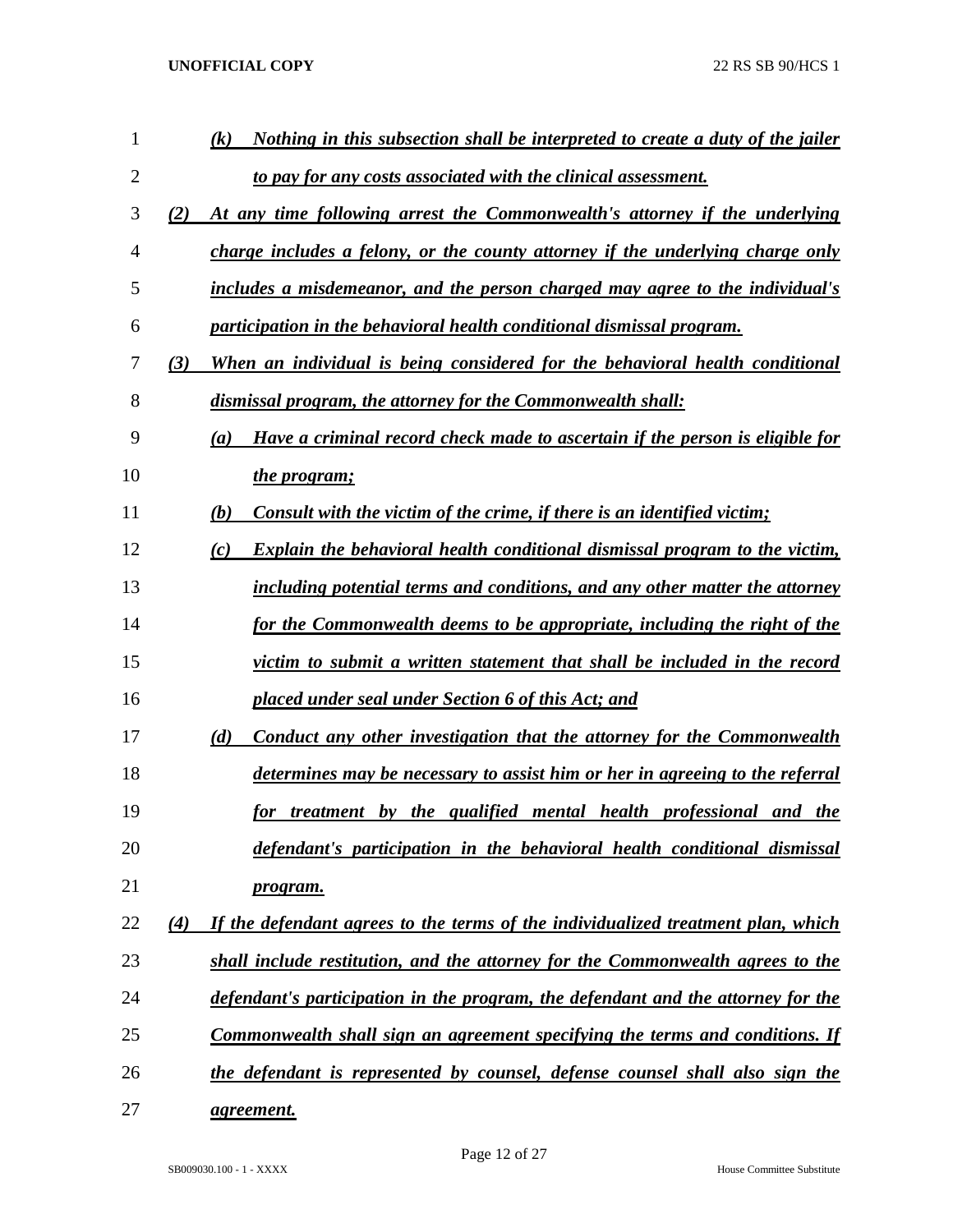| 1  | (5) | The length of the program shall be determined by the qualified mental health          |
|----|-----|---------------------------------------------------------------------------------------|
| 2  |     | professional in collaboration with the provider and the type of program based         |
| 3  |     | upon the assessment and shall not:                                                    |
| 4  |     | Be less than one (1) year in duration unless discharged earlier by the<br>(a)         |
| 5  |     | provider upon satisfactory completion of the recommended treatment plan               |
| 6  |     | with agreement of the attorney for the Commonwealth after consultation                |
| 7  |     | with the victim, and with agreement of the defendant; or                              |
| 8  |     | <b>Exceed a period of time longer than the defendant's maximum potential</b><br>(b)   |
| 9  |     | period of incarceration if found guilty of the offenses charged unless the            |
| 10 |     | defendant agrees in writing to an extension of the treatment period.                  |
| 11 | (6) | A defendant participating in the behavioral health conditional dismissal program      |
| 12 |     | shall not be required to:                                                             |
| 13 |     | Plead guilty or enter an Alford plea as a condition for participation in the<br>(a)   |
| 14 |     | <i>program; or</i>                                                                    |
| 15 |     | Make any statement or stipulate to any statement relating to evidence in the<br>(b)   |
| 16 |     | underlying case as a condition for participation in the program.                      |
| 17 | 7)  | <b>Execution of the agreement by the defendant shall toll all further proceedings</b> |
| 18 |     | against the defendant relating to the agreement, except the matter may be set for     |
| 19 |     | a status review at the discretion of the court.                                       |
| 20 | (8) | Upon execution of the agreement as provided in subsection (4) of this section, the    |
| 21 |     | defendant shall present himself or herself for treatment no later than three (3)      |
| 22 |     | days after the agreement is signed. The attorney for the Commonwealth shall:          |
| 23 |     | Notify the treatment provider of the agreement and the effective date; and<br>(a)     |
| 24 |     | Provide the victim, if there is an identified victim, with notice that an<br>(b)      |
| 25 |     | agreement has been reached for the defendant's participation in the                   |
| 26 |     | behavioral health conditional dismissal program, and the terms of the                 |
| 27 |     | agreement that are applicable to the victim.                                          |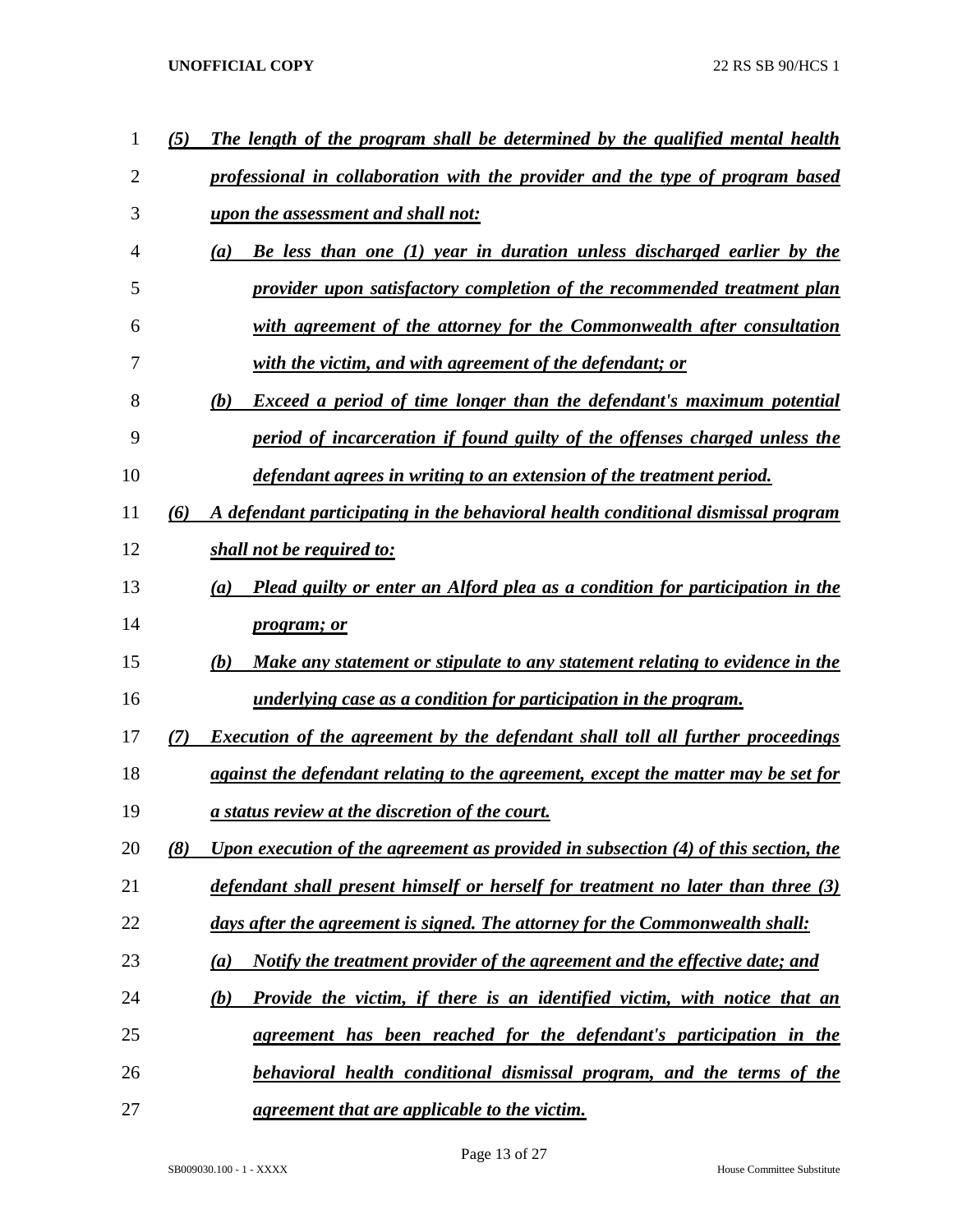| 1              | If the defendant remains in custody at the time of the agreement, the court shall<br>(9) |
|----------------|------------------------------------------------------------------------------------------|
| $\overline{2}$ | order release of the defendant which shall not include a requirement of cash bail.       |
| 3              | (10)<br>The charges against the defendant shall proceed with ordinary prosecution upon   |
| 4              | dismissal of the defendant from the treatment program by the provider for                |
| 5              | noncompliance.                                                                           |
| 6              | $\rightarrow$ SECTION 5.<br>A NEW SECTION OF KRS CHAPTER 533 IS CREATED TO               |
| 7              | <b>READ AS FOLLOWS:</b>                                                                  |
| 8              | Upon initiation of treatment, the designated behavioral health treatment provider<br>(1) |
| 9              | may assign a case manager in accordance with criteria established by the Cabinet         |
| 10             | of Health and Family Services in administrative regulations promulgated under            |
| 11             | <b>KRS</b> Chapter 13A. The case manager, or the treatment provider if no case           |
| 12             | manager has been assigned, shall notify the Office of Adult Education within the         |
| 13             | <b>Department of Workforce Investment of the Education and Workforce</b>                 |
| 14             | Development Cabinet of the individual's participation in a behavioral health             |
| 15             | conditional dismissal program.                                                           |
| 16             | Any assigned case manager, working in collaboration with the individual<br>(2)           |
| 17             | referred for treatment and the treatment team and provider, or the treatment             |
| 18             | <u>provider if there is no case manager shall:</u>                                       |
| 19             | <b>Obtain all releases from the individual served that may be required to</b><br>(a)     |
| 20             | confirm compliance with the program requirements;                                        |
| 21             | Coordinate all services and testing required under the program, including<br>(b)         |
| 22             | transportation if needed and available;                                                  |
| 23             | Receive and maintain copies of all necessary documentation to ensure<br>(c)              |
| 24             | compliance with the program requirements, including but not limited to:                  |
| 25             | <b>Treatment records;</b><br>1.                                                          |
| 26             | <u>2.</u><br>Drug tests;                                                                 |
| 27             | 3.<br><b>Educational assessments and advancements, if applicable;</b>                    |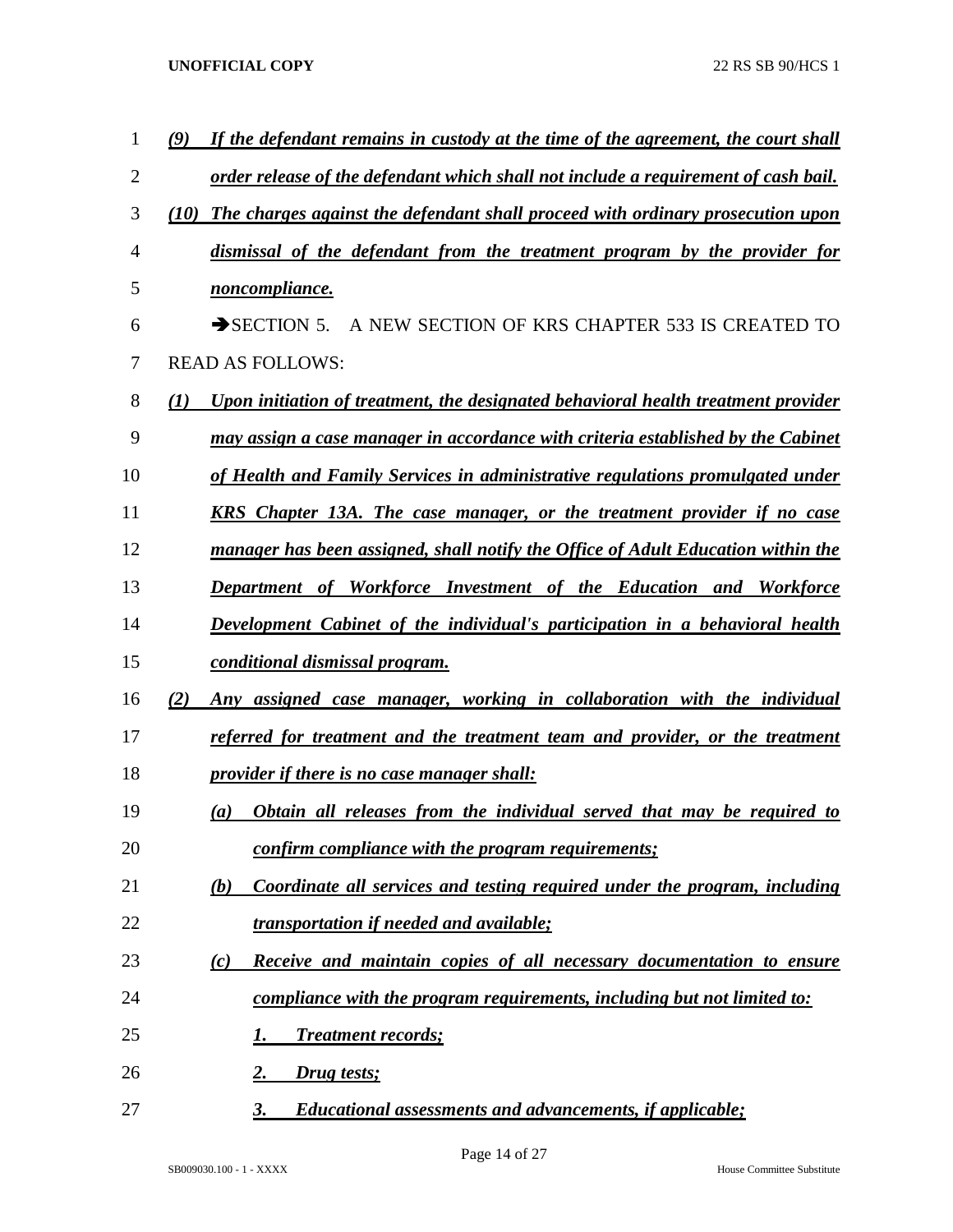| 1  | <b>Employment status and employment training;</b><br>4.                                |
|----|----------------------------------------------------------------------------------------|
| 2  | <b>Community service, if applicable; and</b><br>5.                                     |
| 3  | <b>Housing status;</b><br>6.                                                           |
| 4  | <u>Meet or conference with providers of any program requirements on a</u><br>(d)       |
| 5  | regular basis to address the participant's progress, including restitution,            |
| 6  | and any required adjustment that may be needed to the participant's                    |
| 7  | <i>program; and</i>                                                                    |
| 8  | Provide periodic progress reports to the attorney for the Commonwealth and<br>(e)      |
| 9  | the attorney for the participant according to the following schedule:                  |
| 10 | An initial report within fourteen (14) days of the initiation of                       |
| 11 | treatment;                                                                             |
| 12 | A follow-up report within twenty-eight (28) days after submission of<br>2.             |
| 13 | <i>the initial fourteen (14) day report;</i>                                           |
| 14 | Subsequent reports on a quarterly basis throughout the course of<br>3.                 |
| 15 | treatment beginning April 15, 2023, with reports due thereafter on                     |
| 16 | <u>January 15, April 15, July 15, and October 15 of each year of the</u>               |
| 17 | participation in the pilot program; and                                                |
| 18 | A final report within thirty (30) days of the successful completion of<br>4.           |
| 19 | the program.                                                                           |
| 20 | The treatment provider shall:<br>(3)                                                   |
| 21 | <b>Recommend modifications to the treatment program to the attorney for the</b><br>(a) |
| 22 | <b>Commonwealth, and the attorney for the participant;</b>                             |
| 23 | Review the individual's progress and recommend continued participation in<br>(b)       |
| 24 | the program or dismissal from the program due to an inability or                       |
| 25 | unwillingness to meet the terms and conditions of the program;                         |
| 26 | <u>Immediately report dismissal from the treatment program based upon lack</u><br>(c)  |
| 27 | of compliance with the terms and conditions of the program to the attorney             |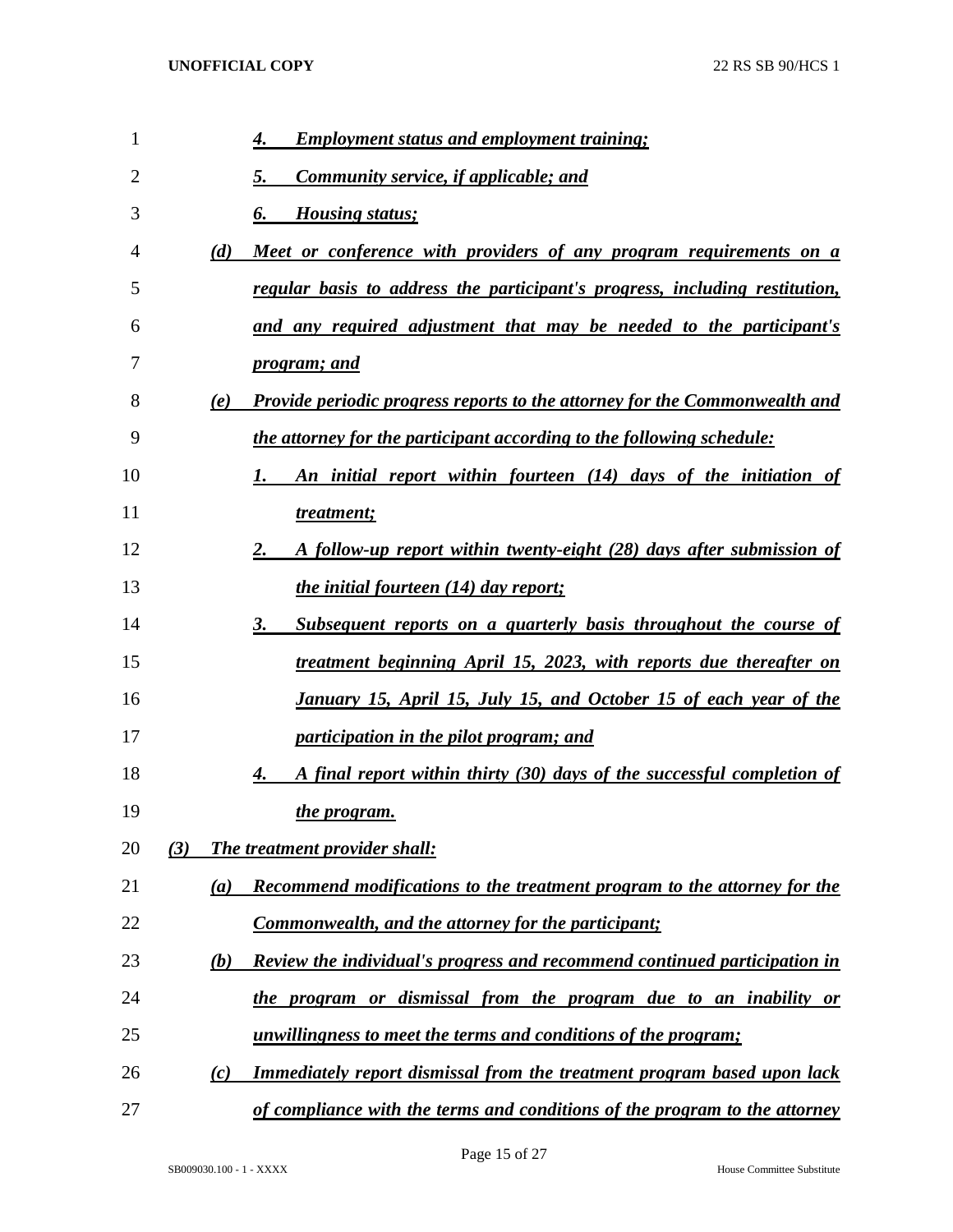| 1              |     | for the Commonwealth, the court, and the attorney for the participant; and           |
|----------------|-----|--------------------------------------------------------------------------------------|
| $\overline{2}$ |     | Advise the attorney for the Commonwealth, the court, the attorney for the<br>(d)     |
| 3              |     | participant, and the victim, if there is an identified victim, of the                |
| 4              |     | participant's successful completion of the program requirements.                     |
| 5              |     | SECTION 6. A NEW SECTION OF KRS CHAPTER 533 IS CREATED TO                            |
| 6              |     | <b>READ AS FOLLOWS:</b>                                                              |
| 7              | (I) | Upon successful completion of the behavioral health conditional dismissal            |
| 8              |     | <i>program:</i>                                                                      |
| 9              |     | The court shall dismiss the charged offense or offenses with prejudice and<br>(a)    |
| 10             |     | discharge the defendant;                                                             |
| 11             |     | All records relating to the case, including but not limited to arrest records<br>(b) |
| 12             |     | and records relating to the charges, shall be sealed, except as provided in          |
| 13             |     | <u>KRS 27A.099;</u>                                                                  |
| 14             |     | The offense shall be accessible for review for the sole purpose of<br>(c)            |
| 15             |     | determining the defendant's eligibility for deferred prosecution under KRS           |
| 16             |     | 218A.1415; and                                                                       |
| 17             |     | The defendant shall not be required to disclose the arrest or other<br>(d)           |
| 18             |     | information relating to the charges or participation in the program on an            |
| 19             |     | application for employment, credit, or other type of application unless              |
| 20             |     | required to do so by state or federal law.                                           |
| 21             | (2) | If a defendant who is participating in the behavioral health conditional dismissal   |
| 22             |     | program is convicted of or enters a plea of guilty to a felony offense other than a  |
| 23             |     | qualifying offense under any law of the United States, this state, or any other      |
| 24             |     | state, that was committed while participating in the program, the defendant shall    |
| 25             |     | be discharged from the behavioral health conditional dismissal program for           |
| 26             |     | <i>failure to comply with the terms and conditions.</i>                              |
| 27             | (3) | If the defendant is discharged from the behavioral health conditional dismissal      |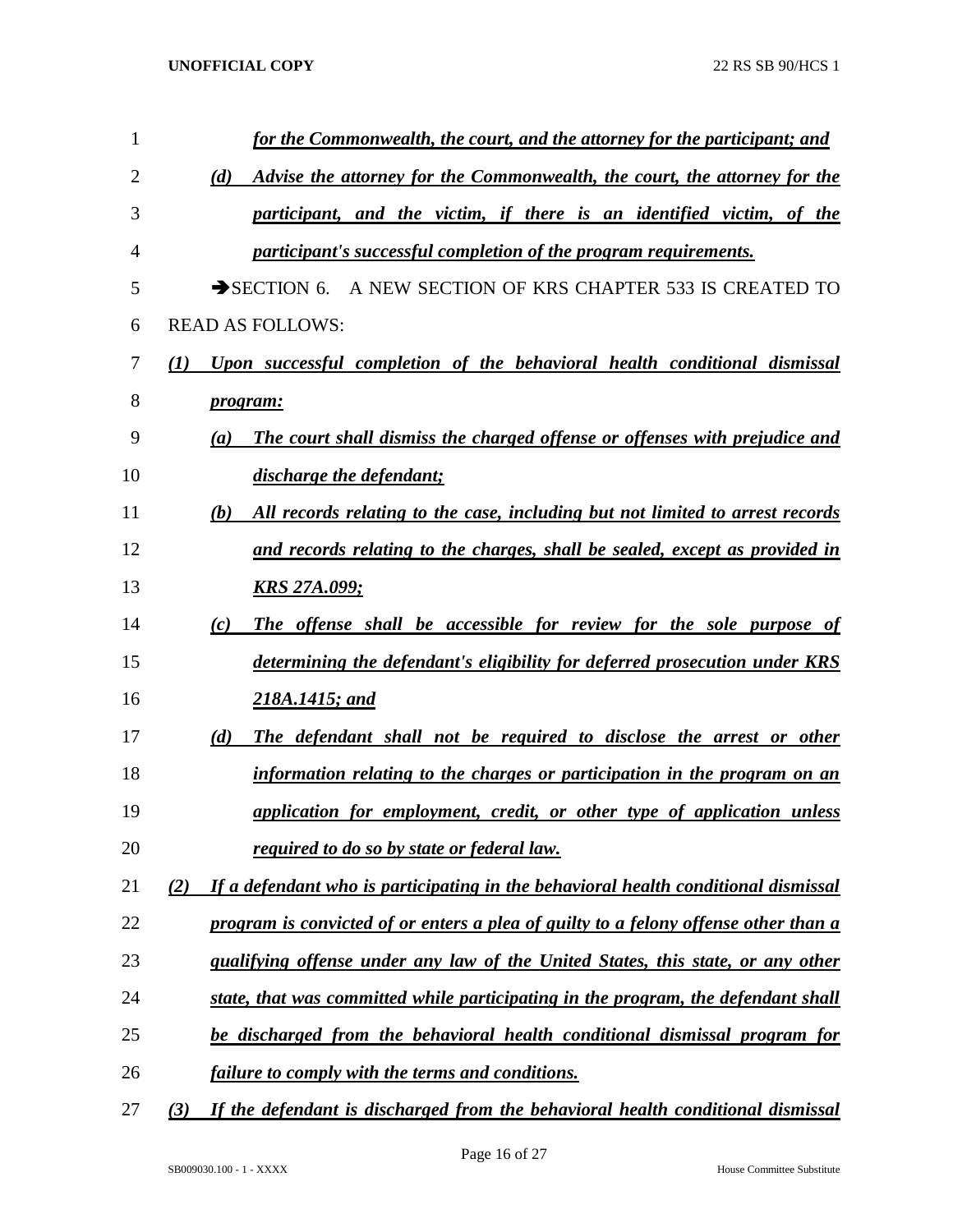| $\mathbf{1}$   | program by the treatment provider under Section 5 of this Act, all statements or                           |
|----------------|------------------------------------------------------------------------------------------------------------|
| $\overline{2}$ | other disclosures made by the defendant to any provider while participating in the                         |
| 3              | program shall be protected by all applicable privacy laws and professional                                 |
| 4              | standards regarding confidentiality and shall not be admissible in a criminal trial                        |
| 5              | relating to the offenses covered by the agreement executed under Section 4 of this                         |
| 6              | Act.                                                                                                       |
| 7              | The attorney for the Commonwealth shall notify the victim, if there is an<br>(4)                           |
| 8              | identified victim, of the defendant's dismissal from the program<br>for                                    |
| 9              | noncompliance or discharge from the program following successful completion                                |
| 10             | of the program.                                                                                            |
| 11             | A NEW SECTION OF KRS CHAPTER 533 IS CREATED TO<br>$\rightarrow$ SECTION 7.                                 |
| 12             | <b>READ AS FOLLOWS:</b>                                                                                    |
| 13             | (1)<br>In establishing a specific behavioral health disorder treatment plan, the program                   |
| 14             | provider formulating the plan shall consider the following:                                                |
| 15             | <b>The existence of programs and resources within the community;</b><br>(a)                                |
| 16             | (b)<br><b>Available treatment providers;</b>                                                               |
| 17             | <b>Available recovery housing:</b><br>(c)                                                                  |
| 18             | (d)<br><i>Accessible public and private agencies;</i>                                                      |
| 19             | The benefit of keeping the participant in his or her community or relocation<br>(e)                        |
| 20             | for purposes of treatment, housing, and other supportive services;                                         |
| 21             | (f)<br>The safety of the victim of the offense, if there is an identified victim; and                      |
| 22             | The specific and personalized needs of the participant, including the choice<br>$\left( \mathbf{g}\right)$ |
| 23             | of the participant.                                                                                        |
| 24             | A program shall be designed to provide the participant with the skills, training,<br>(2)                   |
| 25             | and resources needed to maintain recovery and prevent the person from engaging                             |
| 26             | in criminal activity arising from a behavioral health disorder upon release from                           |
| 27             | <u>the program.</u>                                                                                        |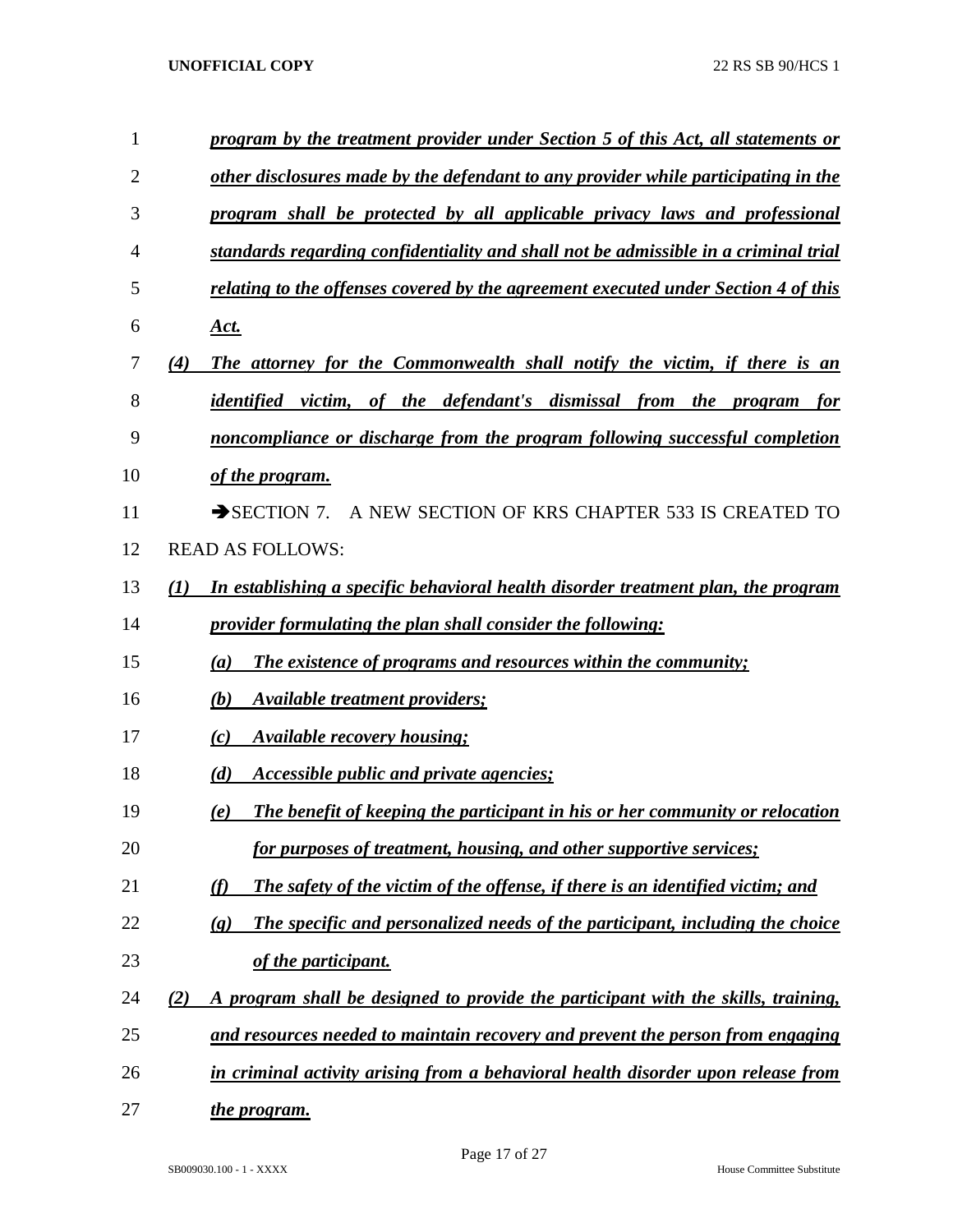| 1  | A behavioral health treatment program under Sections 1 to 8 of this Act shall be<br>(3)    |
|----|--------------------------------------------------------------------------------------------|
| 2  | evidence-based, and may be a behavioral treatment plan, or a medically assisted            |
| 3  | treatment plan, or both, with recovery services or a Substance Abuse and Mental            |
| 4  | <b>Health Services Administration evidence-based recovery housing program. The</b>         |
| 5  | program shall provide at a minimum access, as needed, to:                                  |
| 6  | Inpatient detoxification and treatment, that may include a faith-based<br>$\left(a\right)$ |
| 7  | <u>residential treatment program;</u>                                                      |
| 8  | <b>Outpatient treatment;</b><br>(b)                                                        |
| 9  | Drug testing;<br>(c)                                                                       |
| 10 | (d)<br><b>Addiction counseling;</b>                                                        |
| 11 | Cognitive and behavioral therapies;<br>(e)                                                 |
| 12 | (f)<br><b>Medication assisted treatment including:</b>                                     |
| 13 | At least one (1) federal Food and Drug Administration approved<br>I.                       |
| 14 | <i>agonist medication for the treatment of opioid or alcohol dependence;</i>               |
| 15 | <b>Partial agonist medication;</b><br>2.                                                   |
| 16 | <b>Antagonist medication; and</b><br>3.                                                    |
| 17 | Any other approved medication for the mitigation of opioid<br>4.                           |
| 18 | <u>withdrawal symptoms;</u>                                                                |
| 19 | <b>Educational services;</b><br>$\left( \mathbf{g} \right)$                                |
| 20 | <b>Vocational services;</b><br>(h)                                                         |
| 21 | $\bf(i)$<br><b>Housing assistance;</b>                                                     |
| 22 | <u>(i)</u><br><b>Peer support services; and</b>                                            |
| 23 | Community support services, that may include faith-based services.<br>$\left( k\right)$    |
| 24 | <b>Except for recovery housing providers, all treatment providers shall:</b><br>(4)        |
| 25 | Meet the licensure requirements and standards established by the Cabinet<br>(a)            |
| 26 | for Health and Family Services under KRS Chapter 222;                                      |
| 27 | <b>Qualify as a Medicaid approved provider; and</b><br><u>(b)</u>                          |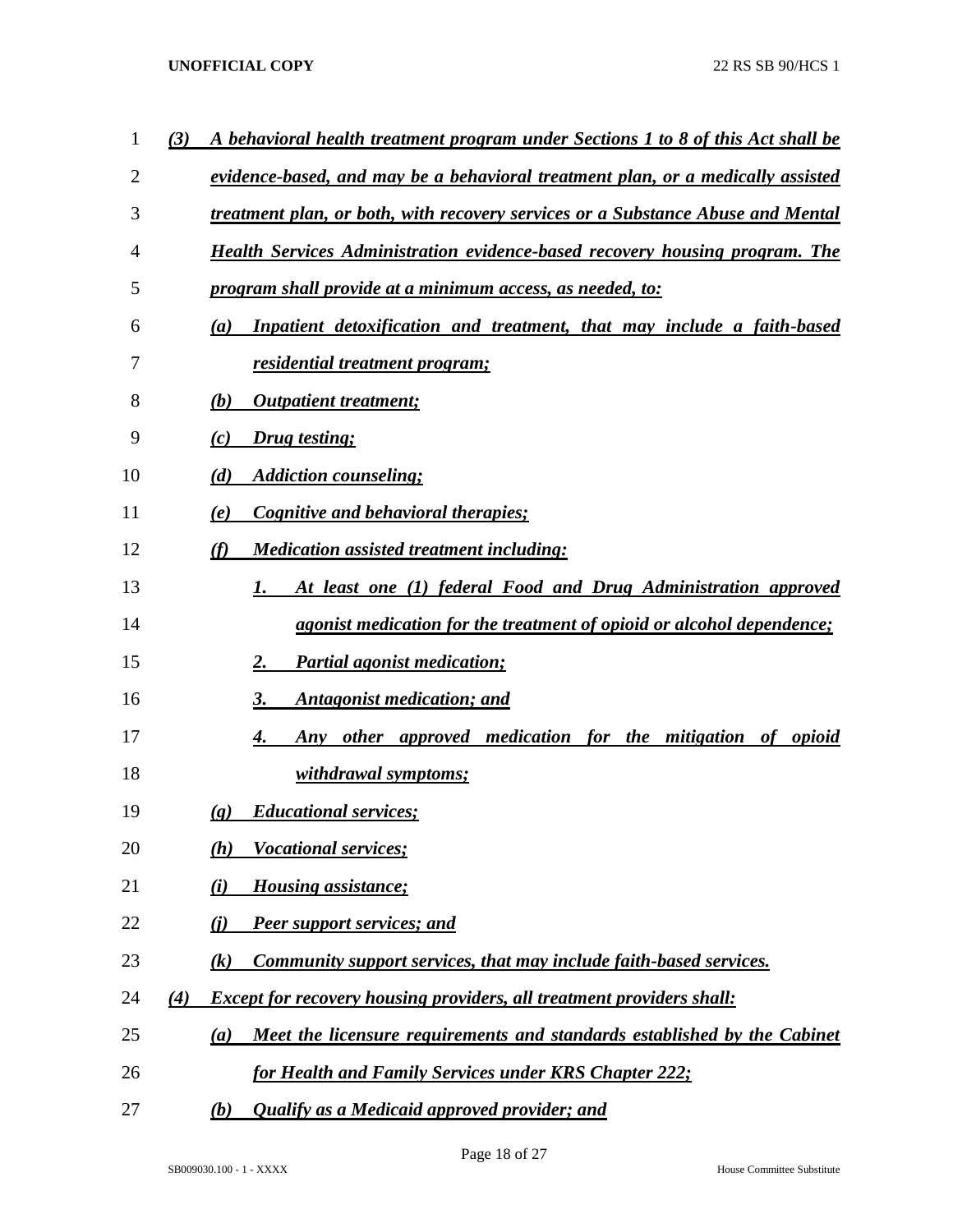| $\mathbf{1}$ | (c)              | <b>Be accredited by at least one (1) of the following:</b>                        |
|--------------|------------------|-----------------------------------------------------------------------------------|
| 2            |                  | <b>American Society of Addiction Medicine;</b>                                    |
| 3            |                  | 2.<br><b>Joint Commission on the Accreditation of Healthcare Organizations;</b>   |
| 4            |                  | $\mathbf{r}$                                                                      |
| 5            |                  | <b>Commission on Accreditation of Rehabilitation Facilities.</b><br>3.            |
| 6            | (5)              | <u>All recovery housing service providers shall:</u>                              |
| 7            | $\left(a\right)$ | <b>Qualify to provide recovery housing services by the Cabinet for Health and</b> |
| 8            |                  | <b>Family Services;</b>                                                           |
| 9            | (b)              | Provide evidence-based services;                                                  |
| 10           | (c)              | <b>Provide a record of outcomes;</b>                                              |
| 11           | (d)              | <b>Provide peer support services; and</b>                                         |
| 12           | (e)              | Address the social determinants of health.                                        |
| 13           | (6)<br>(a)       | <b>The Department for Medicaid Services, in conjunction with the program</b>      |
| 14           |                  | provider, shall assist any program participant who qualifies for Medicaid         |
| 15           |                  | services to obtain or access Medicaid services for his or her behavioral          |
| 16           |                  | health disorder treatment or recovery program;                                    |
| 17           | (b)              | <b>The Department for Medicaid Services and its contractors shall provide an</b>  |
| 18           |                  | individual participating in the behavioral health conditional dismissal           |
| 19           |                  | program with the substance use disorder benefit as provided under KRS             |
| 20           |                  | 205.6311; and                                                                     |
| 21           | (c)              | A Medicaid managed care organization shall treat any referral for                 |
| 22           |                  | treatment under Sections 1 to 8 of this Act as an "expedited authorization        |
| 23           |                  | request" as provided under KRS $205.534(2)(a)2.b.$                                |
| 24           | (7)              | <b>Recovery housing services provided under this pilot program shall:</b>         |
| 25           | (a)              | Be paid utilizing a value-based payment system developed and established          |
| 26           |                  | by the medical managed care organizations in conjunction with the                 |
| 27           |                  | Department for Medicaid Services and recovery housing providers. The              |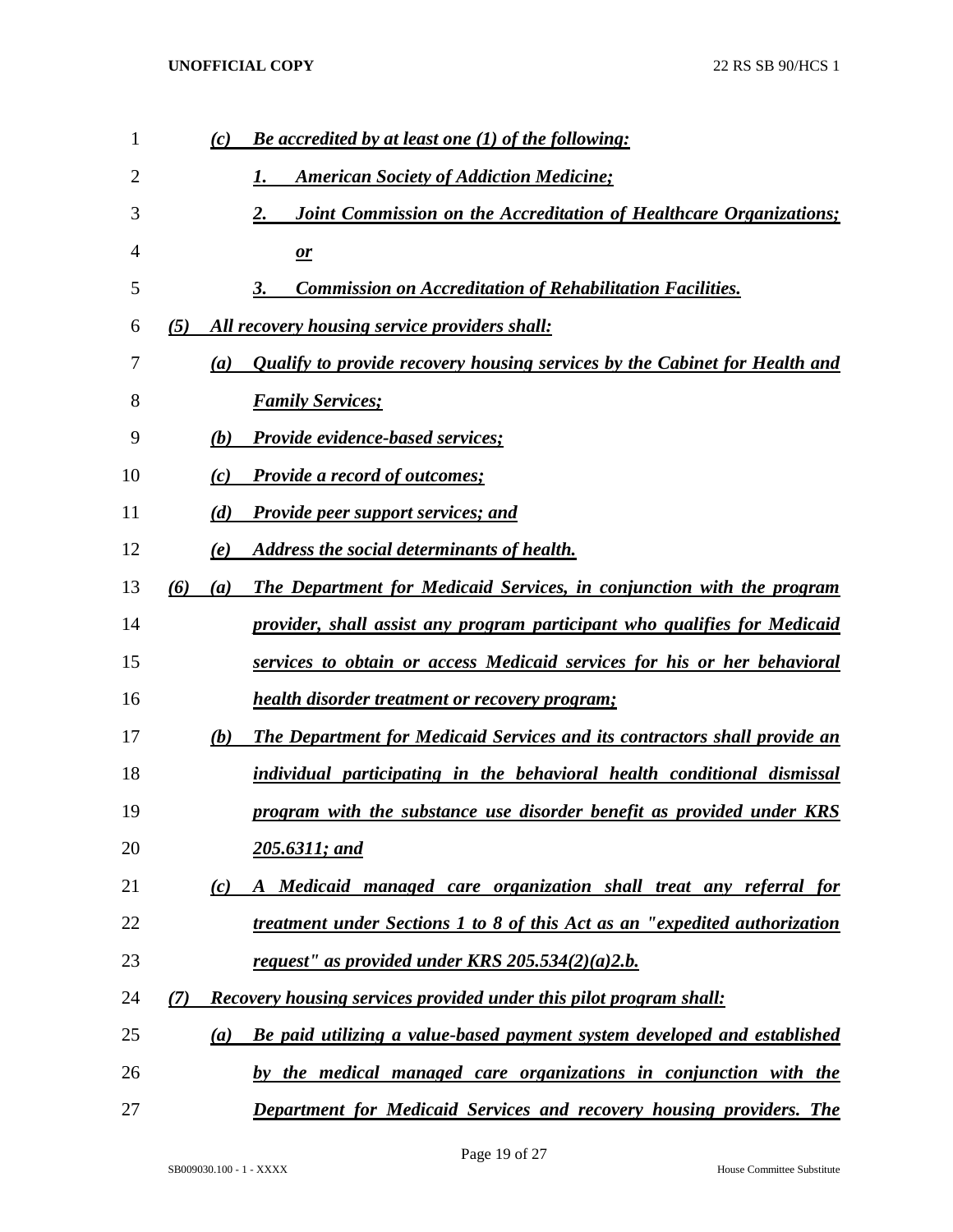| 1            | <u>value-based payment system shall be established no later than January 1,</u>                       |
|--------------|-------------------------------------------------------------------------------------------------------|
| $\mathbf{2}$ | 2023, and shall include the following for recovery housing programs:                                  |
| 3            | The development of a qualified recovery housing provider network;<br>1.                               |
| 4            | <u>and</u>                                                                                            |
| 5            | <b>Establishment and implementation of a value-based payment system</b><br>2.                         |
| 6            | that shall include the regular collection of outcomes data within                                     |
| 7            | existing Medicaid reimbursement regulations; and                                                      |
| 8            | Be limited to two hundred (200) individuals unless additional funding<br>(b)                          |
| 9            | designated for recovery housing is available through the Cabinet for Health                           |
| 10           | and Family Services.                                                                                  |
| 11           | SECTION 8. A NEW SECTION OF KRS CHAPTER 533 IS CREATED TO                                             |
| 12           | <b>READ AS FOLLOWS:</b>                                                                               |
| 13           | The Cabinet for Health and Family Services shall establish and maintain a list of<br>$\mathcal{L}(I)$ |
| 14           | approved assessors for each county participating in the pilot program established                     |
| 15           | <u>under Section 1 of this Act to perform clinical assessments; and</u>                               |
| 16           | No assessor shall be approved unless he or she is a:<br>(2)                                           |
| 17           | <b>Qualified mental health professional as defined under Section 2 of this Act;</b><br>(a)            |
| 18           | and                                                                                                   |
| 19           | Medicaid approved provider or employed by a Medicaid approved provider.<br>(b)                        |
| 20           | $\rightarrow$ SECTION 9.<br>A NEW SECTION OF KRS CHAPTER 533 IS CREATED TO                            |
| 21           | <b>READ AS FOLLOWS:</b>                                                                               |
| 22           | The Office of Adult Education within the Department of Workforce<br>(I)<br>(a)                        |
| 23           | <b>Investment of the Education and Workforce Development Cabinet in</b>                               |
| 24           | conjunction with a community rehabilitation provider shall conduct an in-                             |
| 25           | person initial screening of any individual participating in a behavioral                              |
| 26           | health conditional dismissal program within thirty (30) days of a participant                         |
| 27           | beginning the program under Section 4 of this Act.                                                    |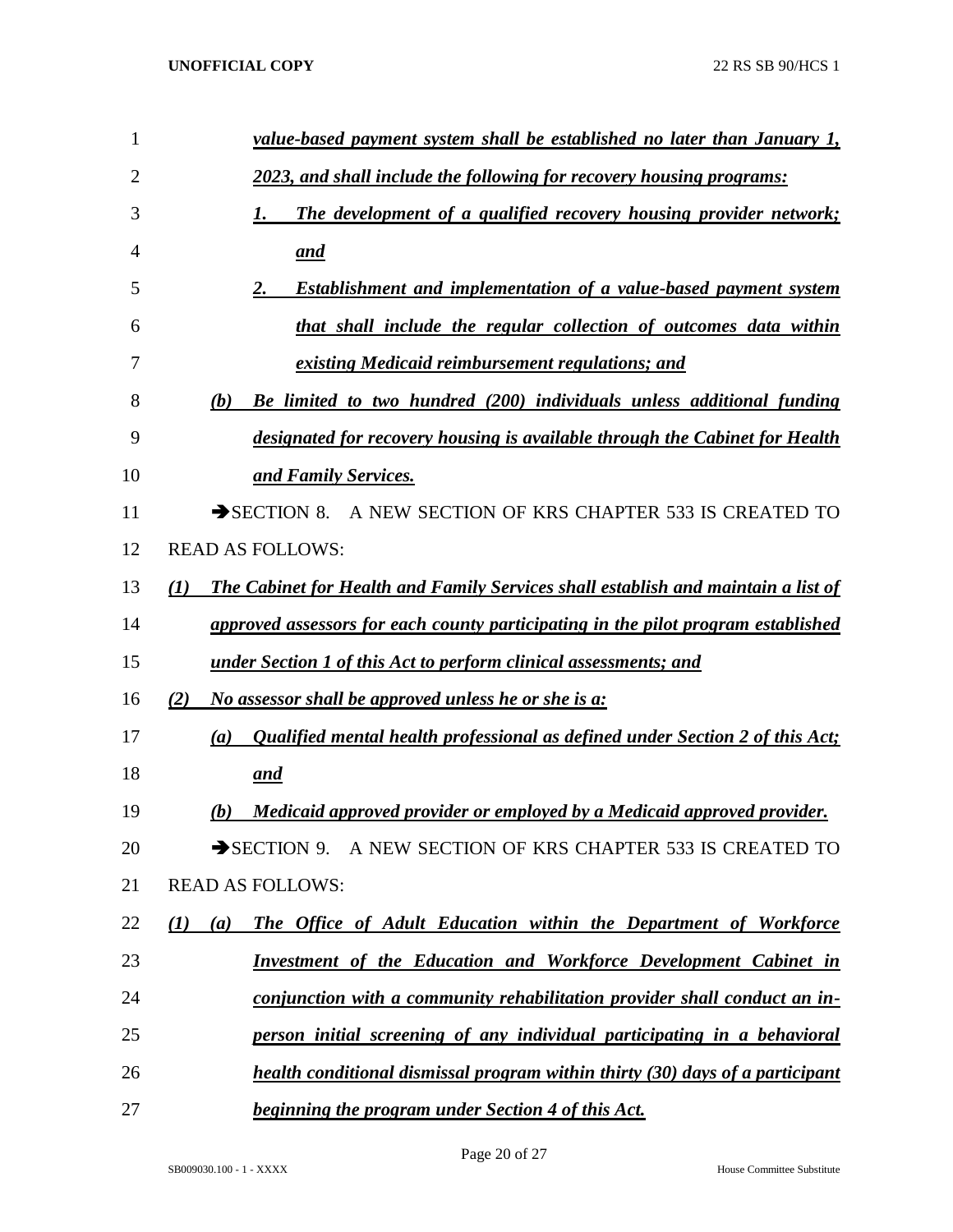| 1  |     | (b)                         | <u>Nothing in this section shall prohibit any department, office, or division of</u>     |
|----|-----|-----------------------------|------------------------------------------------------------------------------------------|
| 2  |     |                             | the Education and Workforce Development Cabinet from entering into an                    |
| 3  |     |                             | agreement with a third party in each county participating in the pilot                   |
| 4  |     |                             | program to provide the services required under this section.                             |
| 5  | (2) |                             | The initial screening shall include:                                                     |
| 6  |     | (a)                         | <b>Educational history including highest school grade completed, and when;</b>           |
| 7  |     | (b)                         | <b>Employment history including types and lengths of employments;</b>                    |
| 8  |     | (c)                         | Military history, if any;                                                                |
| 9  |     | (d)                         | <b>The participant's physical, mental, and emotional abilities and limitations;</b>      |
| 10 |     | (e)                         | Aptitude, skill level, and interest testing;                                             |
| 11 |     | (f)                         | An assessment of language skills; and                                                    |
| 12 |     | $\left( \mathbf{g} \right)$ | A determination of whether further assessment is needed to develop the                   |
| 13 |     |                             | <u>vocational component of the recovery treatment program. If further</u>                |
| 14 |     |                             | assessment is required, it shall be completed within the first ninety (90) days          |
| 15 |     |                             | <u>following entry into the recovery treatment program unless additional time</u>        |
| 16 |     |                             | is needed to provide for physical recovery from the effects of a severe                  |
| 17 |     |                             | behavioral health disorder.                                                              |
| 18 | (3) |                             | Within ten (10) days of completion of the vocational assessment, the Office of           |
| 19 |     |                             | <b>Adult Education, in consultation with the behavioral health conditional dismissal</b> |
| 20 |     |                             | program provider, shall establish an individualized plan designed to attain a            |
| 21 |     |                             | <i>specific employment outcome to include:</i>                                           |
| 22 |     | (a)                         | Specific educational goals with identification of institutions from which the            |
| 23 |     |                             | participant will receive educational credits or training;                                |
| 24 |     | (b)                         | Specific job-skills training, and the facility or institution from which the             |
| 25 |     |                             | participant will receive the job skills training, to include:                            |
| 26 |     |                             | A holistic education curriculum that includes but is not limited to<br>1.                |
| 27 |     |                             | problem solving, communication skills, and interpersonal skills; and                     |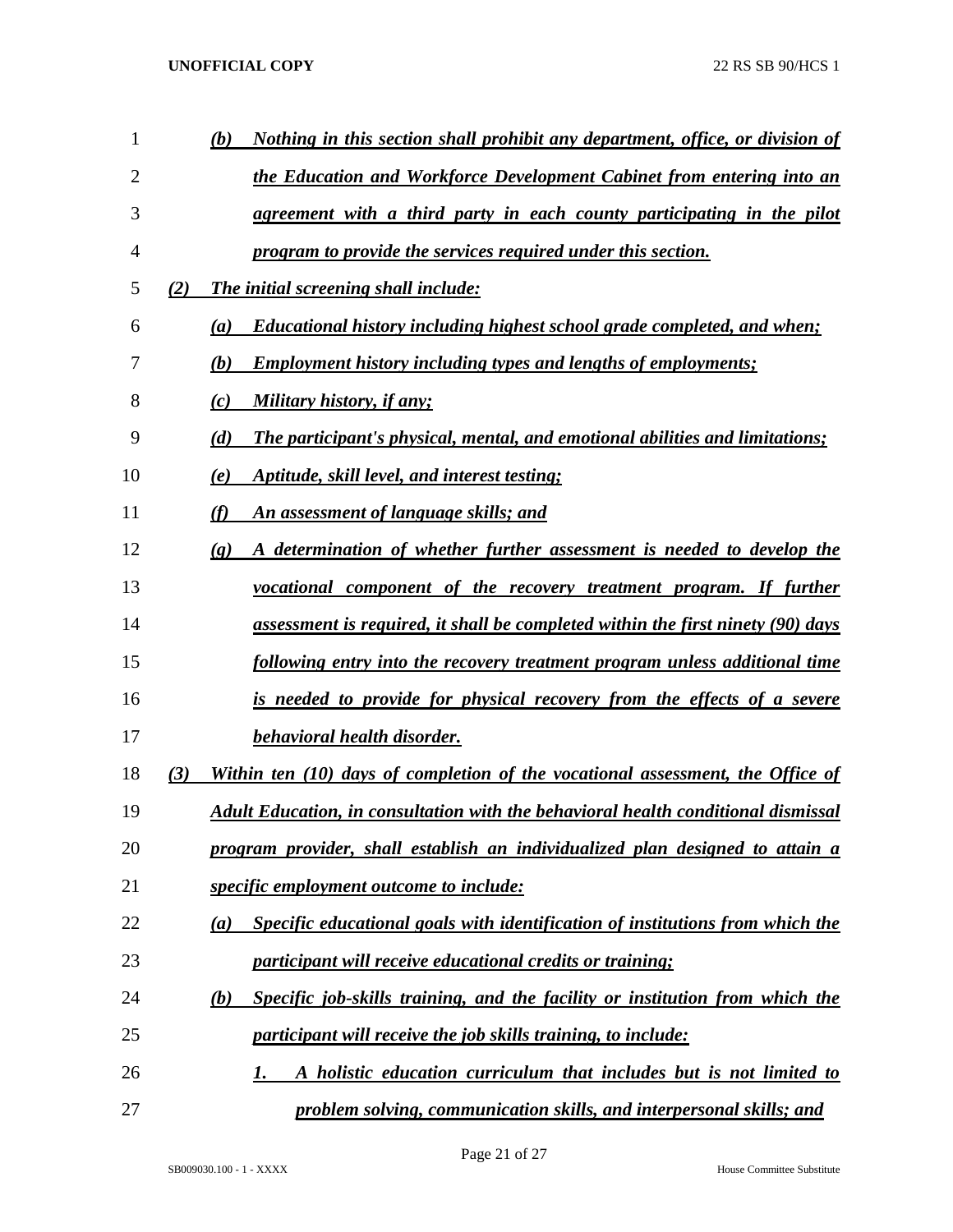| 1              |                             | Sector specific employers as designated by the Kentucky Workforce<br>2.       |
|----------------|-----------------------------|-------------------------------------------------------------------------------|
| $\overline{2}$ |                             | <b>Innovation Board;</b>                                                      |
| 3              | (c)                         | The required number of hours per week the participant will be engaged in      |
| 4              |                             | educational or vocational training, including anticipated study time or       |
| 5              |                             | assigned projects completion time outside of the classroom or training        |
| 6              |                             | <i>facility</i> ;                                                             |
| 7              | (d)                         | The specific services that will be provided through the Department of         |
| 8              |                             | Workforce Investment to achieve the employment outcome, overcome or           |
| 9              |                             | minimize any identified obstacles to employment, and the frequency with       |
| 10             |                             | which those services will be provided, including but not limited to access to |
| 11             |                             | services during non-traditional business hours and support;                   |
| 12             | (e)                         | The beginning and projected completion date of each service;                  |
| 13             | (f)                         | If supported employment training or services are to be provided outside of    |
| 14             |                             | the Education and Workforce Development Cabinet, the identification of        |
| 15             |                             | the provider of the extended services and the reporting and accountability    |
| 16             |                             | <u>requirements established with the program provider;</u>                    |
| 17             | $\left( \mathbf{g} \right)$ | The criteria established for evaluating progress and success;                 |
| 18             | (h)                         | The attendance and reporting requirements established for the participant     |
| 19             |                             | and for the institution or facility providing the service, including to whom  |
| 20             |                             | <u>and with what frequency reports are to be made;</u>                        |
| 21             | (i)                         | The date the employment plan is estimated to be completed;                    |
| 22             | (i)                         | The job-placement assistance plan that will be provided to the participant by |
| 23             |                             | the department;                                                               |
| 24             | (k)                         | The need for ongoing or future training following completion of the           |
| 25             |                             | employment plan and the availability of that training to the participant; and |
| 26             | $\left( l\right)$           | The continuum of care to be provided by a community rehabilitation            |
| 27             |                             | <i>provider.</i>                                                              |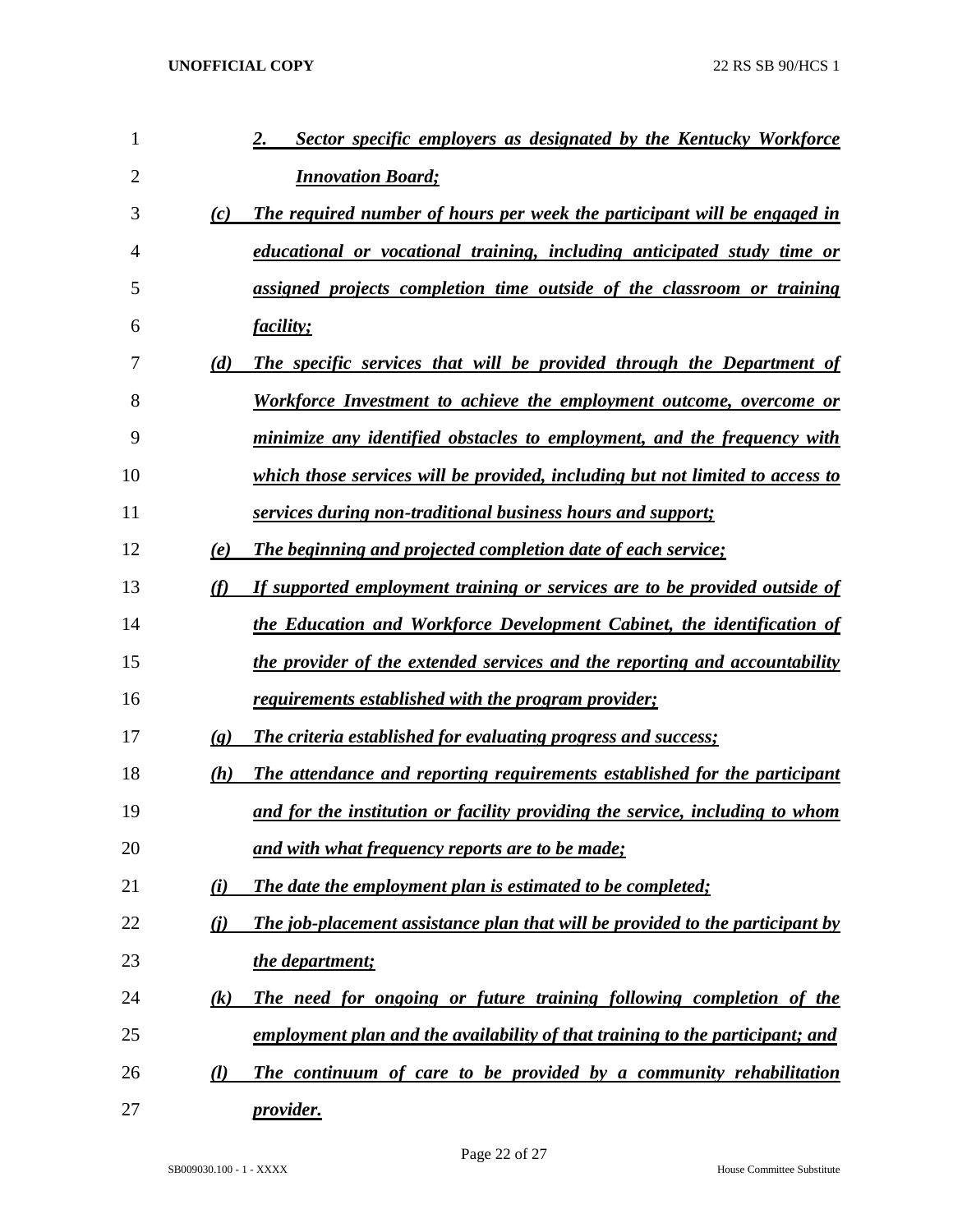| 1  | (4)              | The Department of Workforce Investment, in consultation with the Kentucky                |
|----|------------------|------------------------------------------------------------------------------------------|
| 2  |                  | Higher Education Assistance Authority, shall provide the participant with                |
| 3  |                  | assistance in securing all scholarships, grants, or other available financial            |
| 4  |                  | assistance to ensure access to the educational or training requirements needed to        |
| 5  |                  | <i>achieve the specific employment outcome.</i>                                          |
| 6  | (5)              | The Department of Workforce Investment may establish an electronic registry to           |
| 7  |                  | be used by participants in the behavioral conditional dismissal program,                 |
| 8  |                  | treatment plan providers, and prospective employers to assist in matching                |
| 9  |                  | program participants with employment opportunities.                                      |
| 10 |                  | $\rightarrow$ SECTION 10.<br>A NEW SECTION OF KRS CHAPTER 533 IS CREATED TO              |
| 11 |                  | <b>READ AS FOLLOWS:</b>                                                                  |
| 12 | $\mathcal{L}(I)$ | The Behavioral Health Conditional Dismissal Program Implementation Council               |
| 13 |                  | is created for the purpose of assisting with the implementation of the behavioral        |
| 14 |                  | health conditional dismissal pilot program created under Section 1 of this Act.          |
| 15 | (2)              | <b>The membership of the council shall include the following:</b>                        |
| 16 |                  | <b>The executive director of the Office of Drug Control Policy, or his or her</b><br>(a) |
| 17 |                  | designee, who shall serve as chair of the council;                                       |
| 18 |                  | The director of the Administrative Office of the Courts, or his or her<br>(b)            |
| 19 |                  | designee;                                                                                |
| 20 |                  | The commissioner of the Department for Behavioral Health, Developmental<br>(c)           |
| 21 |                  | and Intellectual Disabilities, or his or her designee;                                   |
| 22 |                  | The commissioner of the Kentucky Department for Medicaid Services, or<br>(d)             |
| 23 |                  | his or her designee;                                                                     |
| 24 |                  | <b>The public advocate, or his or her designee;</b><br>(e)                               |
| 25 |                  | A member of the Kentucky Commonwealth's Attorneys' Association, elected<br>(f)           |
| 26 |                  | by its membership;                                                                       |
| 27 |                  | A member of the Kentucky County Attorneys Association;<br>$\left( \mathbf{g} \right)$    |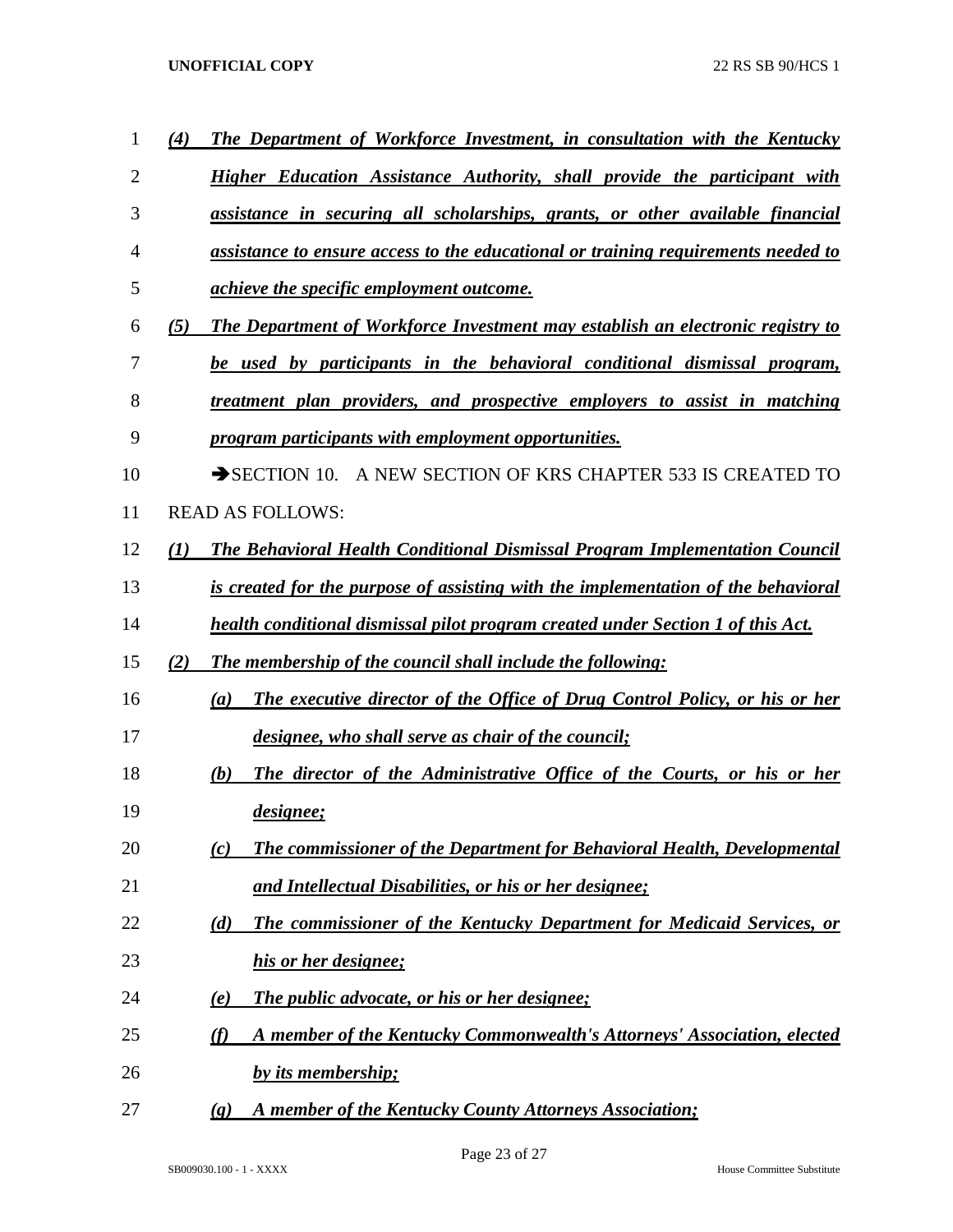| 1  |     | <b>One (1) Circuit Judge, elected by the Circuit Judges Association of</b><br>(h)         |
|----|-----|-------------------------------------------------------------------------------------------|
| 2  |     | <u>Kentucky;</u>                                                                          |
| 3  |     | One (1) District Judge, elected by the District Judges Association of<br>(i)              |
| 4  |     | <u>Kentucky;</u>                                                                          |
| 5  |     | The executive director of the Kentucky Jailers Association, or his or her<br>(i)          |
| 6  |     | designee; and                                                                             |
| 7  |     | Two (2) individuals selected by the Kentucky Association of Regional<br>$\left( k\right)$ |
| 8  |     | <b>Programs, one (1) of whom shall be in recovery from a substance use</b>                |
| 9  |     | disorder and one (1) of whom is being treated or has been treated for a                   |
| 10 |     | mental health disorder as defined in Section 2 of this Act.                               |
| 11 | (3) | The council shall meet at least quarterly. Meetings shall be held at the call of the      |
| 12 |     | <i>chair, or upon the written request of two (2) members to the chair.</i>                |
| 13 | (4) | <b>The council shall:</b>                                                                 |
| 14 |     | Oversee the implementation of the behavioral health conditional dismissal<br>(a)          |
| 15 |     | <i>program pilot project;</i>                                                             |
| 16 |     | <b>Review the data collected by the Administrative Office of the Courts and</b><br>(b)    |
| 17 |     | report to the Interim Joint Committee on Judiciary and the Governor by                    |
| 18 |     | October 1 of each year of the pilot project regarding:                                    |
| 19 |     | Recommendations for any additional performance measures needed to<br>1.                   |
| 20 |     | promote the success of the program;                                                       |
| 21 |     | <b>Whether any action is necessary, including funding or legislation;</b><br>2.           |
| 22 |     | Recommendations for resolving any matters that reduce the<br>3.                           |
| 23 |     | effectiveness of the program; and                                                         |
| 24 |     | Any additional information the council deems appropriate.<br>4.                           |
| 25 | (5) | Members shall not receive any additional compensation for their service on the            |
| 26 |     | council but shall be reimbursed for all necessary expenses.                               |
| 27 | (6) | The council shall be attached to the Justice and Public Safety Cabinet for                |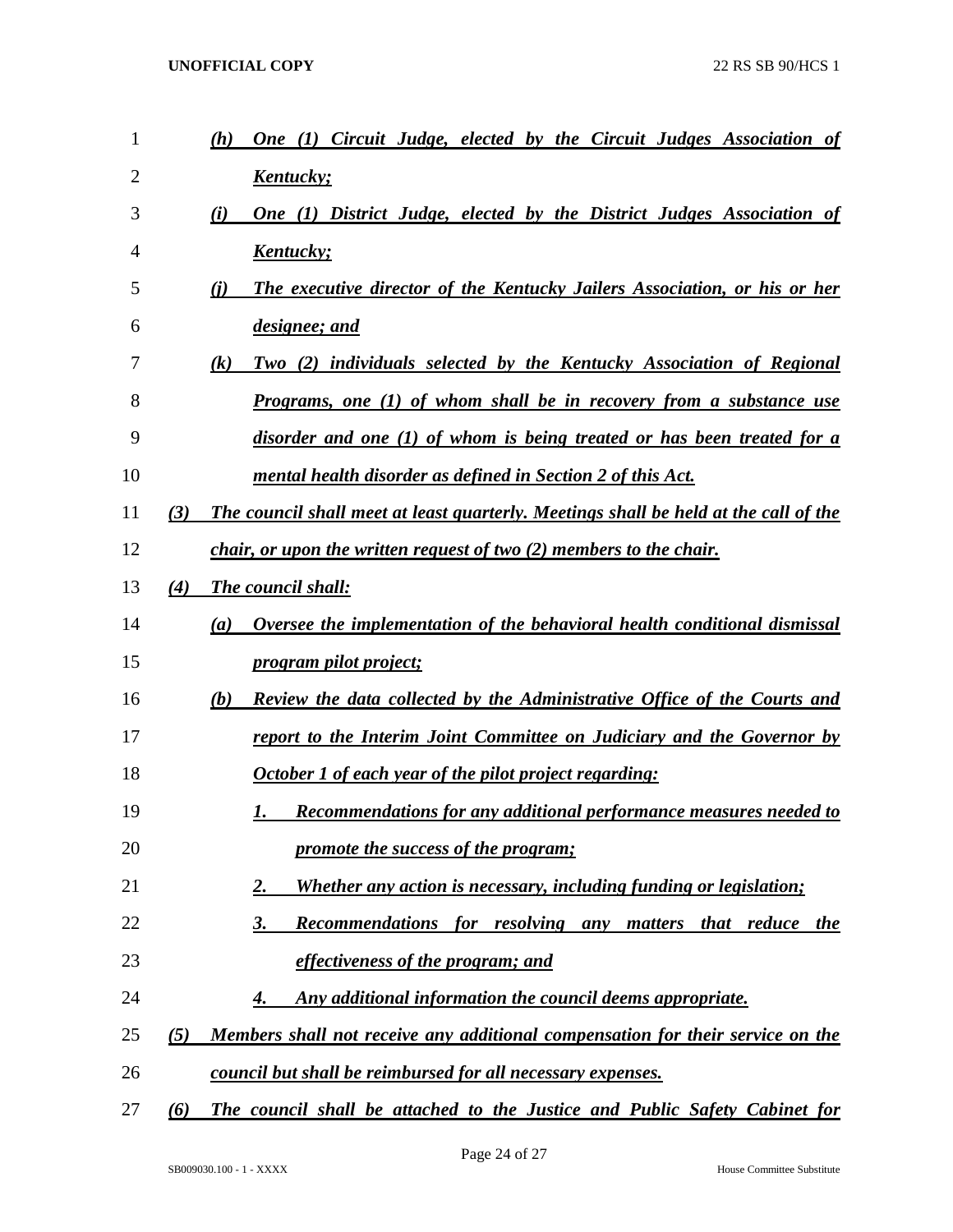| 1  |     | <i>administrative purposes.</i>                                                      |
|----|-----|--------------------------------------------------------------------------------------|
| 2  | (7) | The council shall terminate December 31, 2027, unless extended by the General        |
| 3  |     | Assembly.                                                                            |
| 4  |     | $\rightarrow$ SECTION 11. A NEW SECTION OF KRS CHAPTER 533 IS CREATED                |
| 5  |     | <b>READ AS FOLLOWS:</b>                                                              |
| 6  | (I) | There is hereby created a trust and agency account to be known as the                |
| 7  |     | <b>Behavioral Health Conditional Dismissal Program trust fund to be administered</b> |
| 8  |     | by the Department for Behavioral Health, Developmental and Intellectual              |
| 9  |     | Disabilities within the Cabinet for Health and Family Services.                      |
| 10 | (2) | <b>The fund may contain:</b>                                                         |
| 11 |     | Appropriations by the General Assembly for the purpose of the behavioral<br>(a)      |
| 12 |     | <b>health conditional dismissal program;</b>                                         |
| 13 |     | State and federal grants, including but not limited to treatment related to<br>(b)   |
| 14 |     | substance abuse disorder or a mental health disorder;                                |
| 15 |     | Opioid settlement moneys made available for the purposes of the fund;<br>(c)         |
| 16 |     | Devises, bequests, gifts, and donations, including philanthropic<br>(d)              |
| 17 |     | <i>organizations; and</i>                                                            |
| 18 |     | Any other contributions from public agencies or other entities made<br>(e)           |
| 19 |     | <i><u>available for the purposes of the fund.</u></i>                                |
| 20 | (3) | Moneys deposited in the fund shall be used to administer and support the             |
| 21 |     | purposes of Sections 1 to 11 of this Act, and may include payments for services      |
| 22 |     | rendered by a qualified mental health provider as defined under Section 2 of this    |
| 23 |     | Act and treatment program providers upon exhaustion of payments from other           |
| 24 |     | payment providers, including but not limited to Medicaid and private insurance.      |
| 25 | (4) | The department may, in accordance with KRS Chapter 45A, select and contract          |
| 26 |     | with a third-party administrator to serve as the benefit manager for the program.    |
| 27 |     | The contract between the department and the benefit manager shall be submitted       |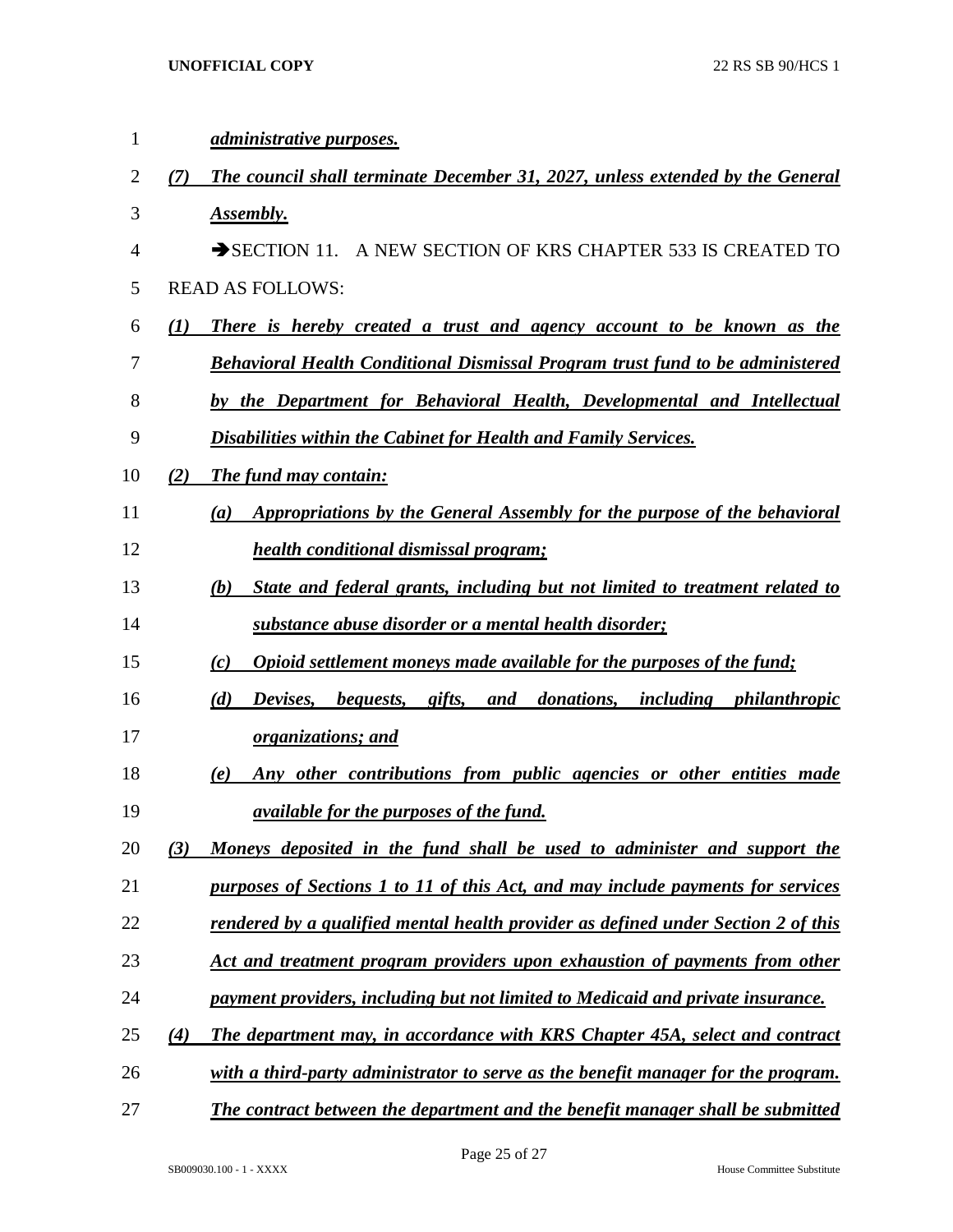| $\mathbf{1}$   |     |                                                                                 | to the Government Contract Review Committee of the Legislative Research              |  |  |  |
|----------------|-----|---------------------------------------------------------------------------------|--------------------------------------------------------------------------------------|--|--|--|
| $\overline{2}$ |     |                                                                                 | <b>Commission for comment and review.</b>                                            |  |  |  |
| 3              | (5) |                                                                                 | Notwithstanding KRS 45.229, any moneys remaining in the fund at the close of         |  |  |  |
| $\overline{4}$ |     |                                                                                 | the fiscal year shall not lapse but shall be carried forward into the succeeding     |  |  |  |
| 5              |     |                                                                                 | fiscal year to be used for the purposes established in Sections 1 to 11 of this Act. |  |  |  |
| 6              | (6) |                                                                                 | Any interest earned on moneys in the fund shall accrue to the fund and shall not     |  |  |  |
| $\overline{7}$ |     | <u>lapse.</u>                                                                   |                                                                                      |  |  |  |
| $8\,$          | (7) | Moneys deposited in the fund are hereby appropriated for the purposes set forth |                                                                                      |  |  |  |
| 9              |     |                                                                                 | in this section and shall not be appropriated or transferred by the General          |  |  |  |
| 10             |     |                                                                                 | <b>Assembly for any other purposes.</b>                                              |  |  |  |
| 11             |     |                                                                                 | Section 12. KRS 197.020 is amended to read as follows:                               |  |  |  |
| 12             | (1) |                                                                                 | The Department of Corrections shall:                                                 |  |  |  |
| 13             |     | (a)                                                                             | Promulgate administrative regulations for the government and discipline of           |  |  |  |
| 14             |     |                                                                                 | the penitentiary, for the government and official conduct of all officials           |  |  |  |
| 15             |     |                                                                                 | connected with the penitentiary, and for the government of the prisoners in          |  |  |  |
| 16             |     |                                                                                 | their deportment and conduct;                                                        |  |  |  |
| 17             |     | (b)                                                                             | Promulgate administrative regulations for the character of food and diet of the      |  |  |  |
| 18             |     |                                                                                 | prisoners; the preservation of the health of the prisoners; the daily cleansing of   |  |  |  |
| 19             |     |                                                                                 | the penitentiary; the cleanliness of the persons of the prisoners; the general       |  |  |  |
| 20             |     |                                                                                 | sanitary government of the penitentiary and prisoners; the character of the          |  |  |  |
| 21             |     |                                                                                 | labor; the quantity of food and clothing; and the length of time during which        |  |  |  |
| 22             |     |                                                                                 | the prisoners shall be employed daily;                                               |  |  |  |
| 23             |     | (c)                                                                             | Promulgate administrative regulations, as the department deems necessary, for        |  |  |  |
| 24             |     |                                                                                 | the disposition of abandoned, lost, or confiscated property of prisoners;            |  |  |  |
| 25             |     | (d)                                                                             | Promulgate administrative regulations for the administration of a validated          |  |  |  |
| 26             |     |                                                                                 | risk and needs assessment to assess the criminal risk factors and correctional       |  |  |  |
| 27             |     |                                                                                 | needs of all inmates upon commitment to the department;                              |  |  |  |

Page 26 of 27